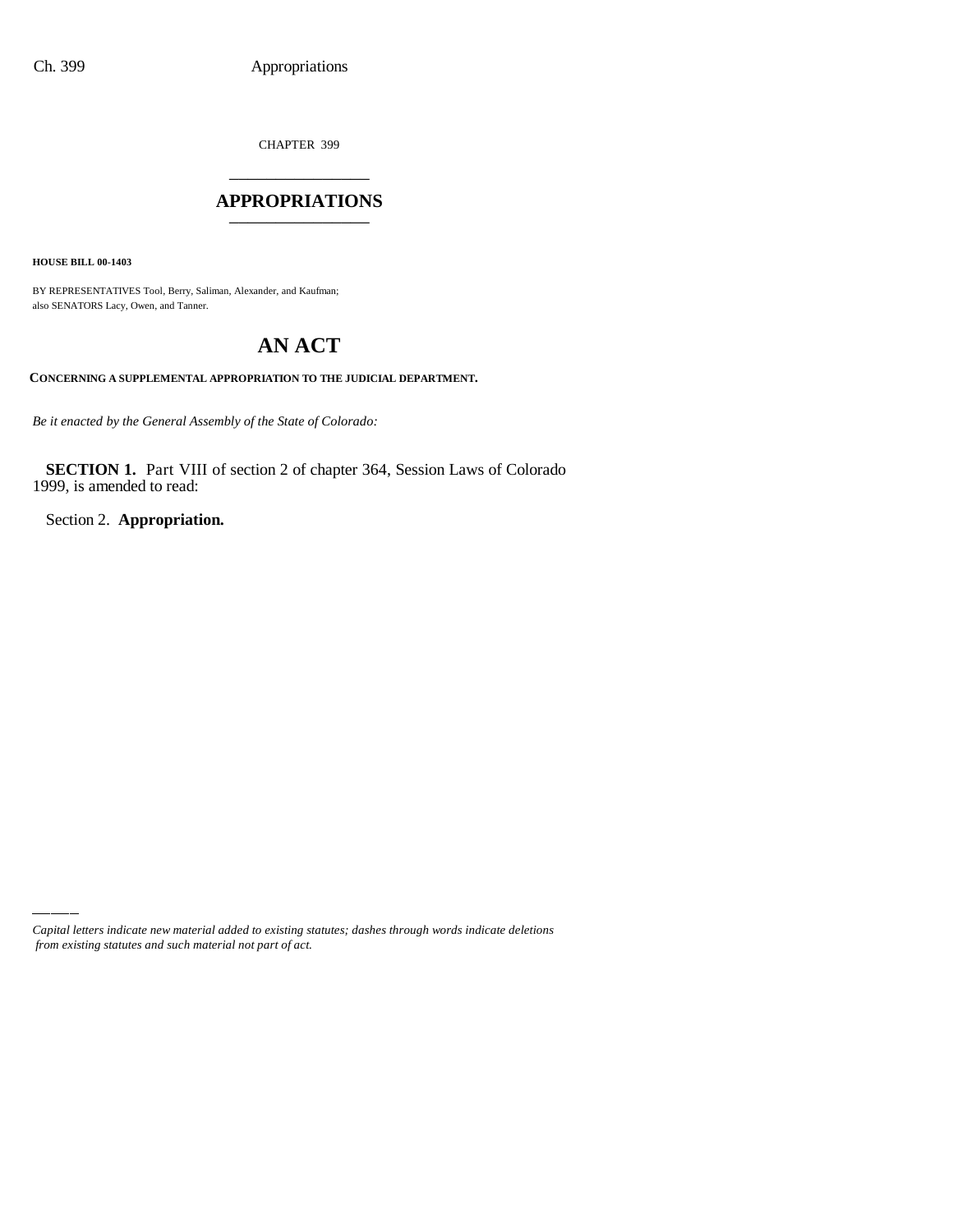|                                  |                 |              | APPROPRIATION FROM         |                |                        |                        |                |
|----------------------------------|-----------------|--------------|----------------------------|----------------|------------------------|------------------------|----------------|
|                                  |                 |              |                            | <b>GENERAL</b> |                        | CASH                   |                |
|                                  | ITEM &          |              | <b>GENERAL</b>             | <b>FUND</b>    | <b>CASH</b>            | <b>FUNDS</b>           | <b>FEDERAL</b> |
|                                  | <b>SUBTOTAL</b> | <b>TOTAL</b> | <b>FUND</b>                | <b>EXEMPT</b>  | <b>FUNDS</b>           | <b>EXEMPT</b>          | <b>FUNDS</b>   |
| \$                               | \$              |              | \$                         | \$             | \$                     | \$                     | \$             |
|                                  |                 |              |                            |                |                        |                        |                |
|                                  |                 |              | <b>PART VIII</b>           |                |                        |                        |                |
|                                  |                 |              | <b>JUDICIAL DEPARTMENT</b> |                |                        |                        |                |
|                                  |                 |              |                            |                |                        |                        |                |
| (1) SUPREME COURT                |                 |              |                            |                |                        |                        |                |
| Personal Services <sup>127</sup> | 2,222,174       |              | 2,222,174                  |                |                        |                        |                |
|                                  |                 |              | $(39.0$ FTE)               |                |                        |                        |                |
| <b>Operating Expenses</b>        | 84,912          |              | 34,912                     |                | $50,000^{\rm a}$       |                        |                |
| <b>Attorney Regulation</b>       |                 |              |                            |                |                        |                        |                |
| Committees                       | 3,600,000       |              |                            |                | 3,500,000 <sup>b</sup> | $100,000$ <sup>c</sup> |                |
|                                  | $(35.5$ FTE)    |              |                            |                |                        |                        |                |
| Continuing Legal Education       | 280,000         |              |                            |                | $275,000^{\rm b}$      | $5,000$ <sup>d</sup>   |                |
|                                  | $(4.0$ FTE)     |              |                            |                |                        |                        |                |
| Law Examiner Board               | 665,000         |              |                            |                | $435,000^{\circ}$      | $230,000$ <sup>f</sup> |                |
|                                  | 650,000         |              |                            |                | 450,000 <sup>e</sup>   | $200,000$ <sup>f</sup> |                |
|                                  | $(8.2$ FTE)     |              |                            |                |                        |                        |                |
| Law Library                      | 405,000         |              |                            |                | 385,000 <sup>s</sup>   | 20,000 <sup>h</sup>    |                |
|                                  | 435,000         |              |                            |                |                        | 50,000 <sup>h</sup>    |                |
|                                  | $(2.0$ FTE)     |              |                            |                |                        |                        |                |
|                                  |                 | 7.257.086    |                            |                |                        |                        |                |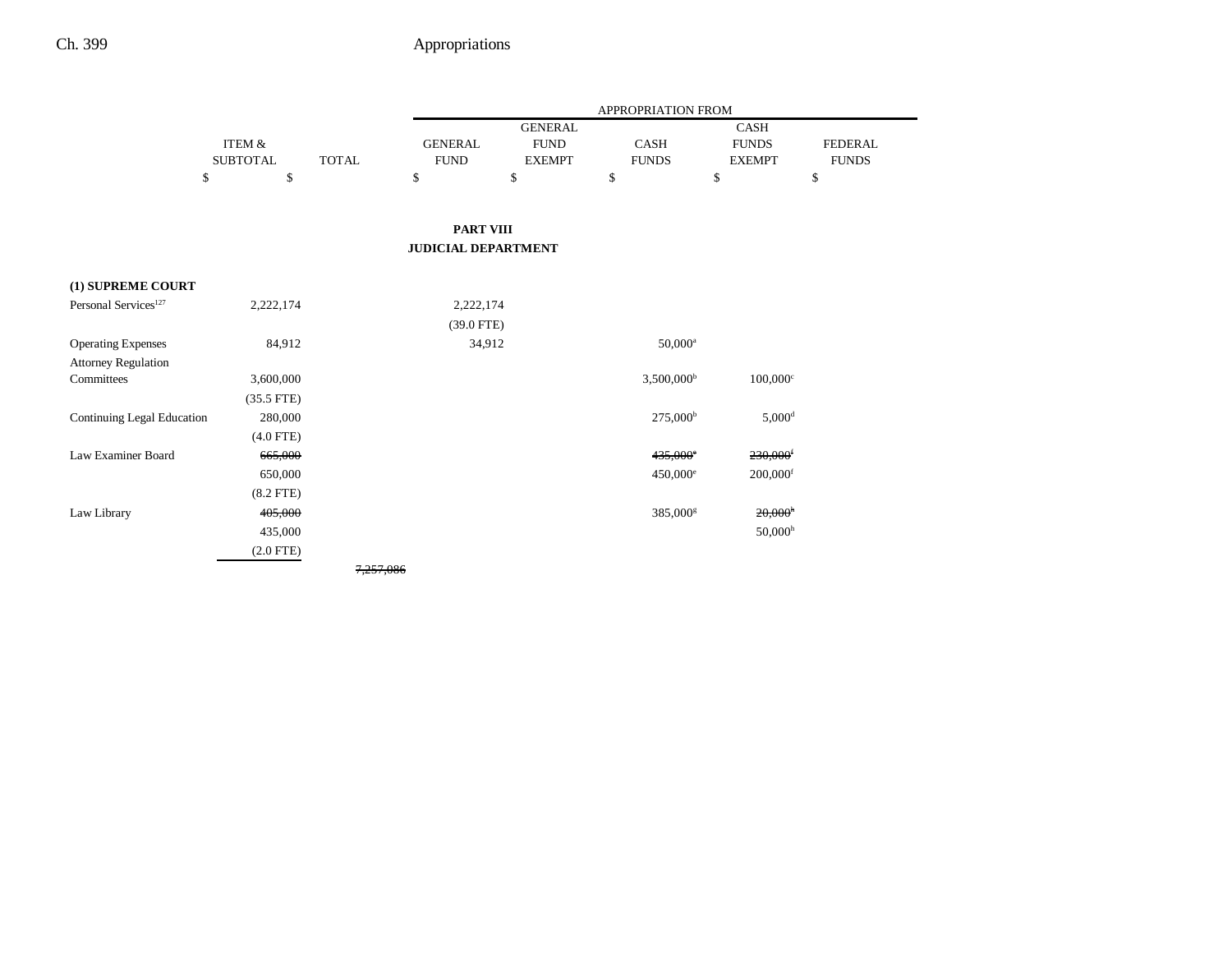7,272,086

<sup>a</sup> This amount shall be from various fees and other cost recoveries.

<sup>b</sup> These amounts shall be from annual attorney registration fees and other fees. For purposes of complying with the limitation on state fiscal year spending imposed by Article X, Section 20 of the State Constitution, these moneys are included for informational purposes as they are continuously appropriated by a permanent statute or constitutional provision.

c This amount shall be from reserves in the Attorney Registration Fund.

d This amount shall be from reserves in the Continuing Legal Education Fund.

<sup>e</sup> This amount shall be from law examination application fees and other fees. For purposes of complying with the limitation on state fiscal year spending imposed by Article X, Section 20 of the State Constitution, these moneys are included for informational purposes as they are continuously appropriated by a permanent statute or constitutional provision.

f This amount shall be from reserves in the Law Examiner Board Fund.

<sup>g</sup> This amount shall be from appellate court filing fees and other fees credited to the Supreme Court Library Fund pursuant to Section 13-2-120, C.R.S. For purposes of complying with the limitation on state fiscal year spending imposed by Article X, Section 20 of the State Constitution, these moneys are included for informational purposes as they are continuously appropriated by a permanent statute or constitutional provision.

h This amount shall be from reserves in the Supreme Court Library Fund created in Section 13-2-120, C.R.S.

#### **(2) COURT OF APPEALS**

| Personal Services <sup>127</sup> | 4.680.455 | 4.680.455            |                 |
|----------------------------------|-----------|----------------------|-----------------|
|                                  |           | $(79.0 \text{ FTE})$ |                 |
| <b>Operating Expenses</b>        | 103.590   | 95.590               | $8.000^{\circ}$ |
|                                  |           | 4.784.045            |                 |

a This amount shall be from copier machine and postage receipts.

#### **(3) COURTS ADMINISTRATION**

#### **(A) Administration**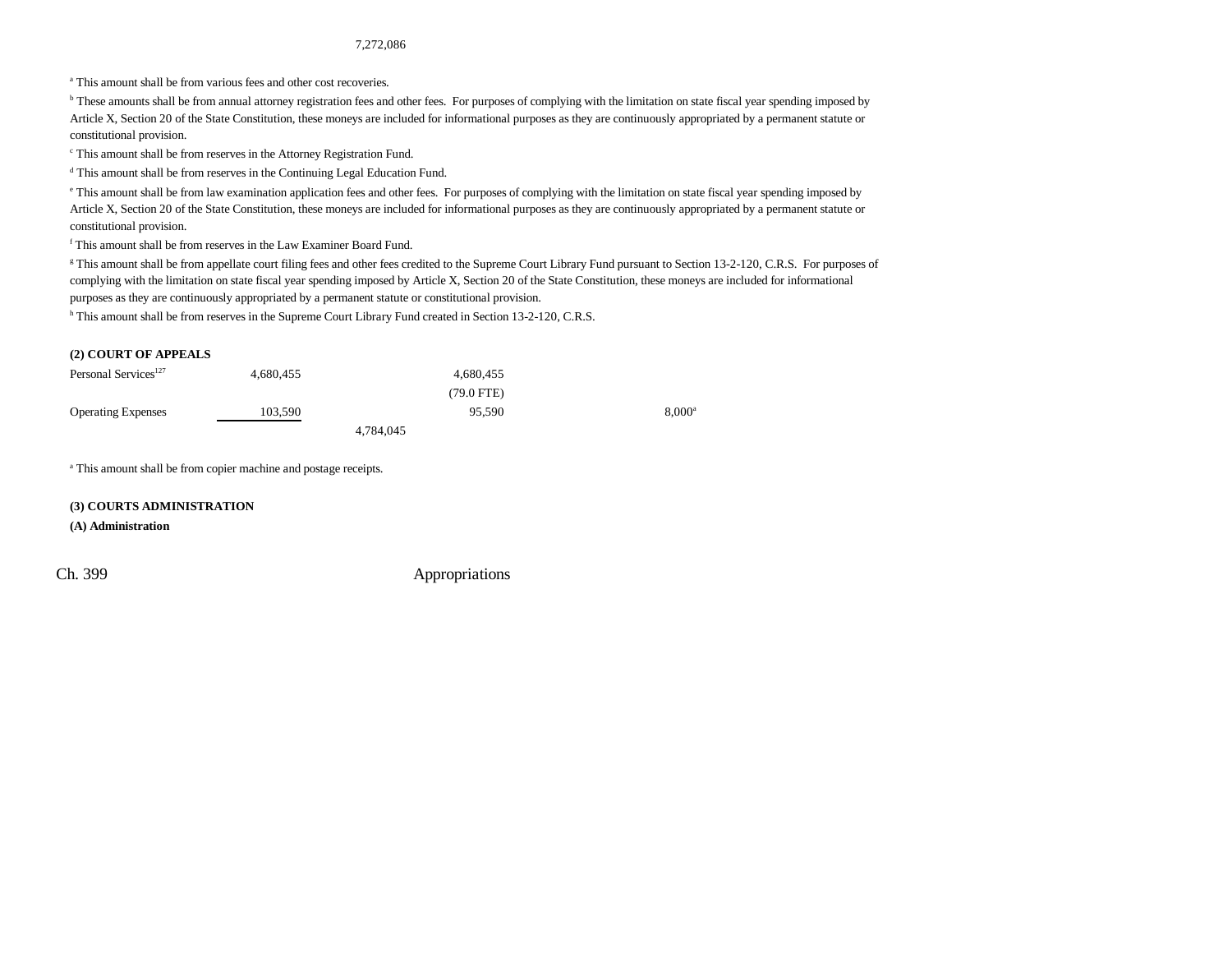|                                    |                           |              | APPROPRIATION FROM            |                                                |                             |                                              |                                |
|------------------------------------|---------------------------|--------------|-------------------------------|------------------------------------------------|-----------------------------|----------------------------------------------|--------------------------------|
|                                    | ITEM &<br><b>SUBTOTAL</b> | <b>TOTAL</b> | <b>GENERAL</b><br><b>FUND</b> | <b>GENERAL</b><br><b>FUND</b><br><b>EXEMPT</b> | <b>CASH</b><br><b>FUNDS</b> | <b>CASH</b><br><b>FUNDS</b><br><b>EXEMPT</b> | <b>FEDERAL</b><br><b>FUNDS</b> |
|                                    | \$                        | \$           | \$                            | \$                                             | \$                          | \$                                           | \$                             |
|                                    |                           |              |                               |                                                |                             |                                              |                                |
| <b>Personal Services</b>           | 2,337,645                 |              | 2,337,645                     |                                                |                             |                                              |                                |
|                                    |                           |              | $(40.5$ FTE)                  |                                                |                             |                                              |                                |
| <b>Operating Expenses</b>          | 221,258                   |              | 221,258                       |                                                |                             |                                              |                                |
| County Courthouse                  |                           |              |                               |                                                |                             |                                              |                                |
| Furnishings <sup>128</sup>         | 2,939,236                 |              | 2,939,236                     |                                                |                             |                                              |                                |
|                                    | 5,498,139                 |              |                               |                                                |                             |                                              |                                |
| (B) Administrative Special Purpose |                           |              |                               |                                                |                             |                                              |                                |
| Health, Life, and Dental           | 5,146,310                 |              | 4,863,576                     |                                                | $276,101^a$                 |                                              | $6,633^b$                      |
| Short-term Disability              | 198,405                   |              | 187,504                       |                                                | $10,639$ <sup>a</sup>       |                                              | 262 <sup>b</sup>               |
| Salary Survey and                  |                           |              |                               |                                                |                             |                                              |                                |
| Anniversary Increases              | 4,754,105                 |              | 4,521,410                     |                                                | 232,695 <sup>a</sup>        |                                              |                                |
| Workers' Compensation              | 1,143,312                 |              | 1,125,526                     |                                                | $17,786^a$                  |                                              |                                |
| Legal Services for 2,812           |                           |              |                               |                                                |                             |                                              |                                |
| hours                              | 148,670                   |              | 148,670                       |                                                |                             |                                              |                                |
| Payment to Risk Management         |                           |              |                               |                                                |                             |                                              |                                |
| and Property Funds                 | 340,220                   |              | 334,034                       |                                                | $6,186^{\rm a}$             |                                              |                                |
| Vehicle Lease Payments             |                           | 27,968       | 27,968                        |                                                |                             |                                              |                                |
| <b>Leased Space</b>                | 281,569                   |              | 281,569                       |                                                |                             |                                              |                                |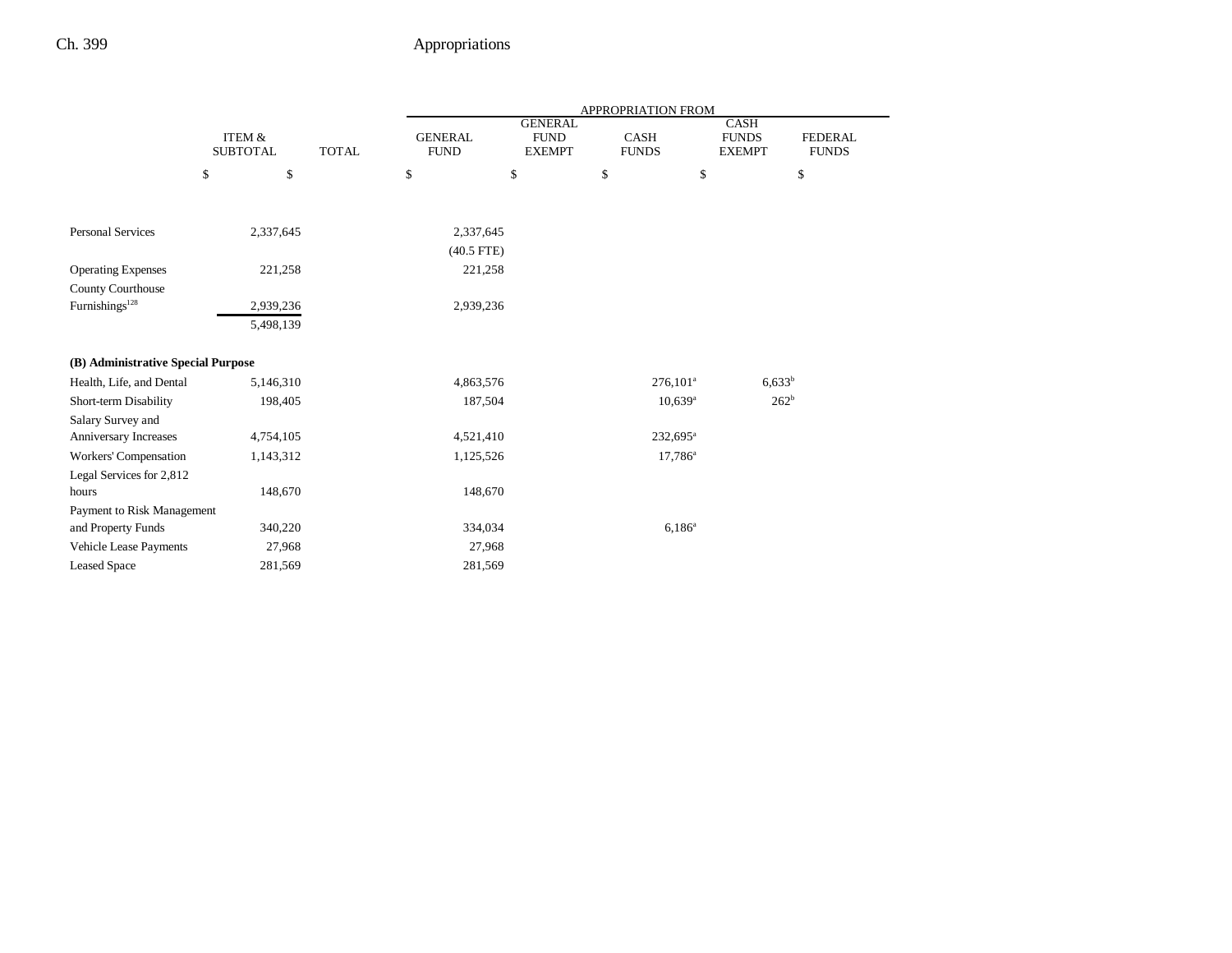| Lease Purchase                   | 94,561      | 94,561  |                          |                   |        |
|----------------------------------|-------------|---------|--------------------------|-------------------|--------|
| <b>Administrative Purposes</b>   | 137,993     | 112,993 | $25,000^{\circ}$         |                   |        |
|                                  | 157,993     |         | $45,000^{\circ}$         |                   |        |
| Judicial Conference              | 97,491      | 97,491  |                          |                   |        |
| Retired Judges <sup>129</sup>    | 854,586     | 854,586 |                          |                   |        |
|                                  | 866,930     | 866,930 |                          |                   |        |
| Appellate Reports Publication    | 74,600      | 74,600  |                          |                   |        |
| Office of Dispute Resolution     | 869,883     |         | $654,883$ <sup>d</sup>   | $130,000^{\circ}$ | 85,000 |
|                                  | 769,883     |         | 554,883 <sup>d</sup>     |                   |        |
|                                  | $(4.5$ FTE) |         |                          |                   |        |
| Alimony and Support              | 100,000     |         | $100,000$ <sup>f</sup>   |                   |        |
| Judicial Performance             | 71,613      | 71,613  |                          |                   |        |
| Child Support Enforcement        | 81,000      | 27,540  |                          | $53,460(T)^8$     |        |
|                                  | 86,250      | 29,325  |                          | $56,925(T)^{g}$   |        |
|                                  | $(1.0$ FTE) |         |                          |                   |        |
| Training                         | 196,828     | 196,828 |                          |                   |        |
| <b>Collections Investigators</b> | 2,371,771   |         | $2,371,771$ <sup>h</sup> |                   |        |
|                                  |             |         | $(54.3$ FTE)             |                   |        |
| Grants                           | 142,186     |         |                          | $142,186(T)^{i}$  |        |
|                                  |             |         |                          | $(1.5$ FTE)       |        |
|                                  | 17,133,071  |         |                          |                   |        |
|                                  | 17,070,665  |         |                          |                   |        |
|                                  |             |         |                          |                   |        |

<sup>a</sup> These amounts shall be from the Dispute Resolution Fund created in Section 13-22-310, C.R.S., from the Fines Collection Cash Fund pursuant to Section 18-1-105 (1)(a)(III)(D), C.R.S., from the Drug Offender Surcharge Fund pursuant to Section 18-19-103, C.R.S., and from the from the Alcohol and Drug Driving Safety Program Fund created in Section 42-4-1301 (10)(d).

b These amounts shall be from reserves in the Drug Offender Surcharge Fund pursuant to Section 18-19-103, C.R.S.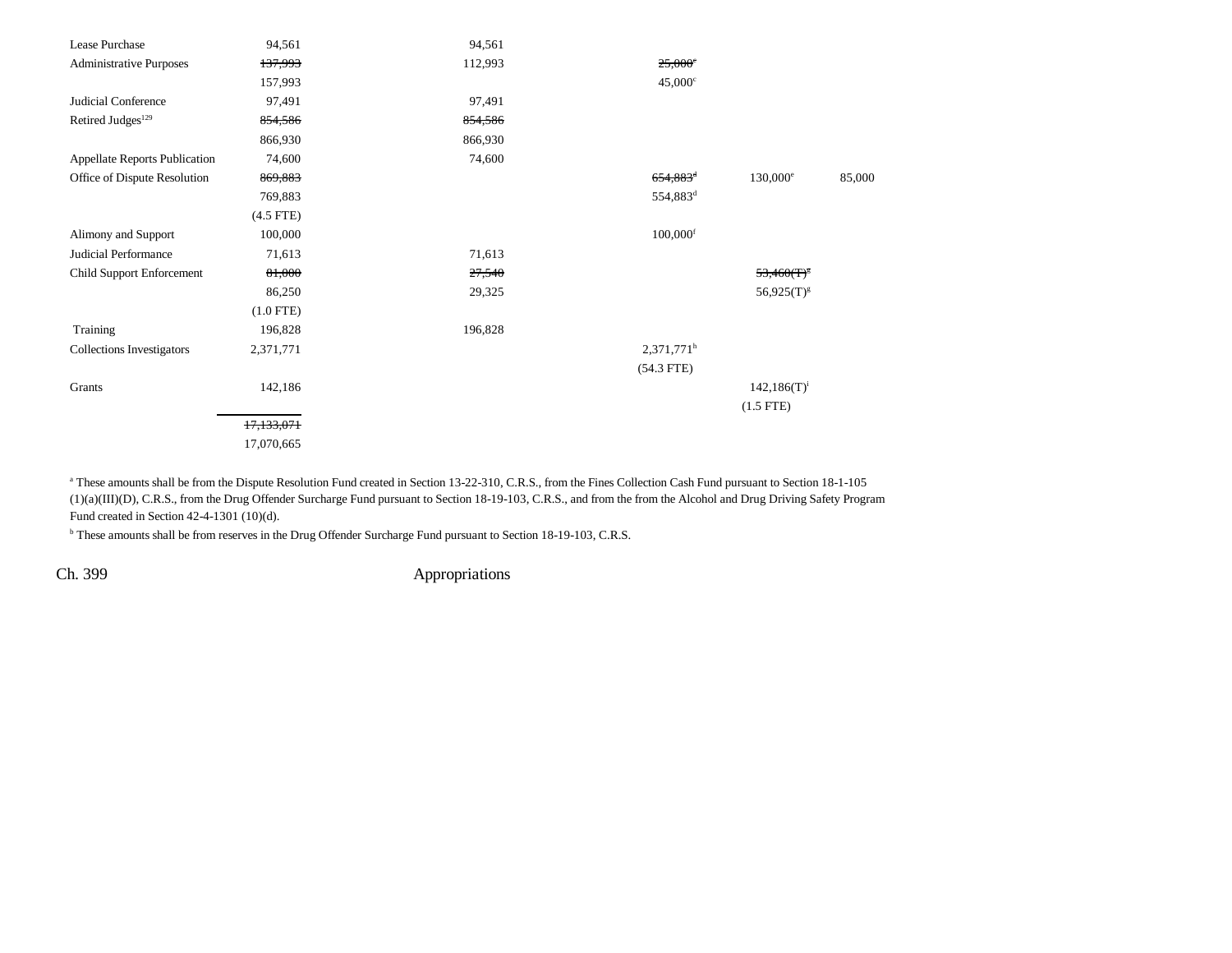|                 |       | APPROPRIATION FROM |                |              |               |              |  |
|-----------------|-------|--------------------|----------------|--------------|---------------|--------------|--|
|                 |       |                    | <b>GENERAL</b> |              | CASH          |              |  |
| ITEM &          |       | <b>GENERAL</b>     | <b>FUND</b>    | CASH         | <b>FUNDS</b>  | FEDERAL      |  |
| <b>SUBTOTAL</b> | TOTAL | <b>FUND</b>        | <b>EXEMPT</b>  | <b>FUNDS</b> | <b>EXEMPT</b> | <b>FUNDS</b> |  |
|                 |       |                    |                |              |               |              |  |

c This amount shall be from royalties from the sale of pattern jury instructions.

d This amount shall be from the Dispute Resolution Fund created in Section 13-22-310, C.R.S.

e Of this amount, \$90,000(T) shall be from federal funds appropriated in the Department of Human Services, and \$40,000 shall be from reserves in the Dispute Resolution Fund created in Section 13-22-310, C.R.S.

f This amount shall be from fees in the Support Registry Fund available pursuant to Section 13-32-101 (1)(a.5)(I), C.R.S.

<sup>g</sup> This amount shall be from federal funds appropriated in the Department of Human Services.

 $h$  Of this amount, \$1,100,000 shall be from the Collection Enhancement Fund pursuant to Section 16-11-101 (2), C.R.S., \$750,538 shall be from the Fines Collection Cash Fund pursuant to Section 18-1-105 (1)(a)(III)(D), C.R.S., and \$521,233 shall be from local Victims and Witnesses Assistance and Law Enforcement (VALE) Boards.

i This amount shall be from federal funds from the Department of Public Safety, Division of Criminal Justice.

#### **(C) Judicial/Heritage Complex**

| <b>Personal Services</b>  | 323,406 | 323,406     |                 |
|---------------------------|---------|-------------|-----------------|
|                           |         | $(4.0$ FTE) |                 |
| <b>Operating Expenses</b> | 197.309 | 197.309     |                 |
| Parking Lot Maintenance   | 2,500   |             | $2.500^{\circ}$ |
|                           | 523,215 |             |                 |

a This amount shall be from parking receipts.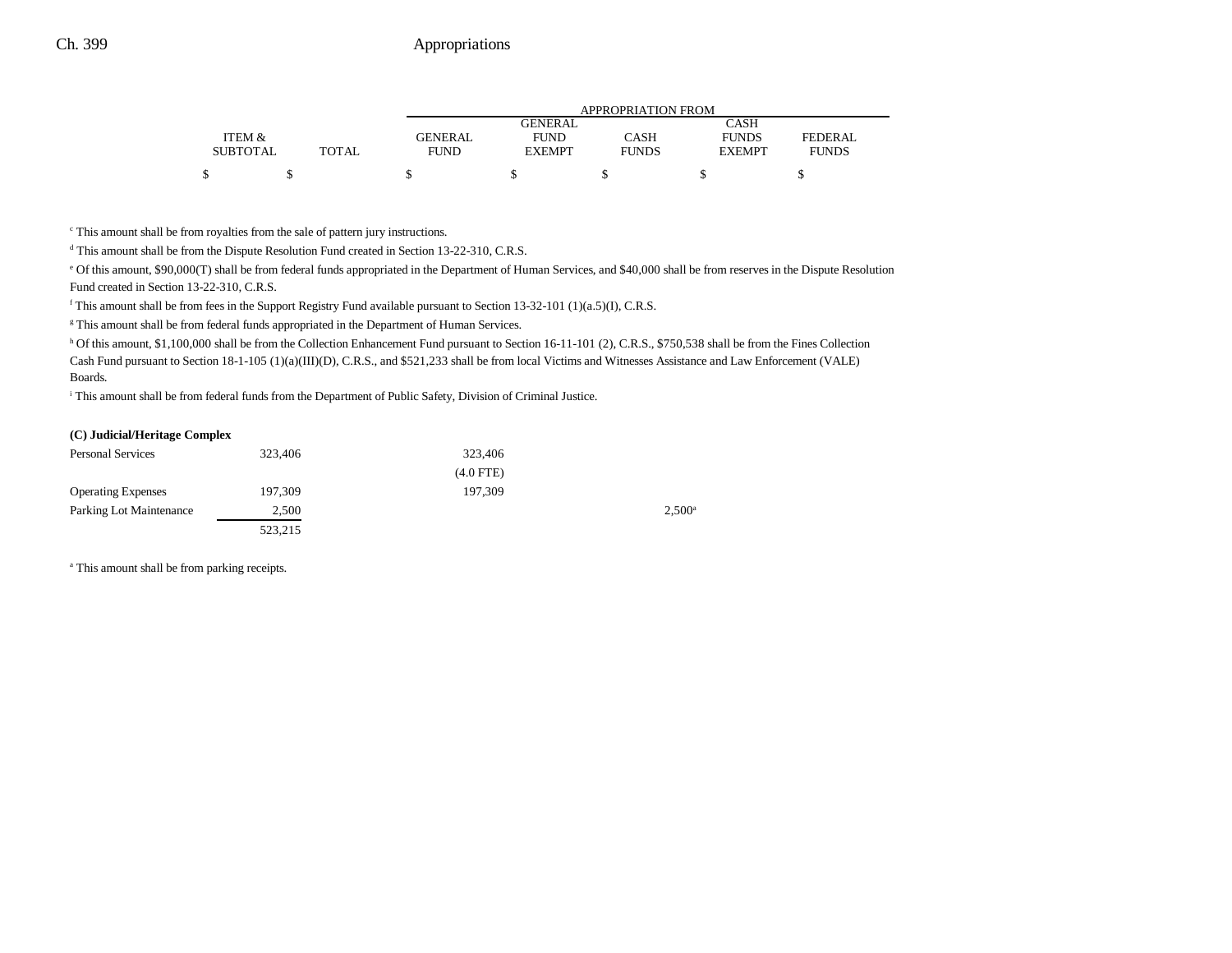### **(D) Integrated Information Services14, 130**

| <b>Personal Services</b>   | 2,387,710 | 2,387,710    |                  |
|----------------------------|-----------|--------------|------------------|
|                            |           | $(42.8$ FTE) |                  |
| <b>Operating Expenses</b>  | 278,084   | 228,084      | $50,000^{\circ}$ |
| Purchase of Services from  |           |              |                  |
| <b>Computer Center</b>     | 260,580   | 260,580      |                  |
| Telecommunications Expense | 350,000   | 350,000      |                  |
| Hardware/Software          |           |              |                  |
| Maintenance                | 1,324,647 | 1,289,647    | $35,000^{\circ}$ |
| Hardware Replacement       | 1,479,412 | 1,479,412    |                  |
| Computer Integrated        |           |              |                  |
| Courtroom                  | 30,000    | 30,000       |                  |
|                            | 6,110,433 |              |                  |

a These amounts shall be from various fees and other cost recoveries.

|                                  |            | 29,264,858      |                          |
|----------------------------------|------------|-----------------|--------------------------|
|                                  |            | 29, 202, 452    |                          |
| (4) TRIAL COURTS                 |            |                 |                          |
| Personal Services <sup>127</sup> | 67,161,626 | 67,161,626      |                          |
|                                  |            | $(1,439.1$ FTE) |                          |
| <b>Operating Expenses</b>        | 5,280,486  | 3,553,750       | $1,726,736$ <sup>*</sup> |
|                                  | 5,501,711  |                 | 1,947,961 <sup>a</sup>   |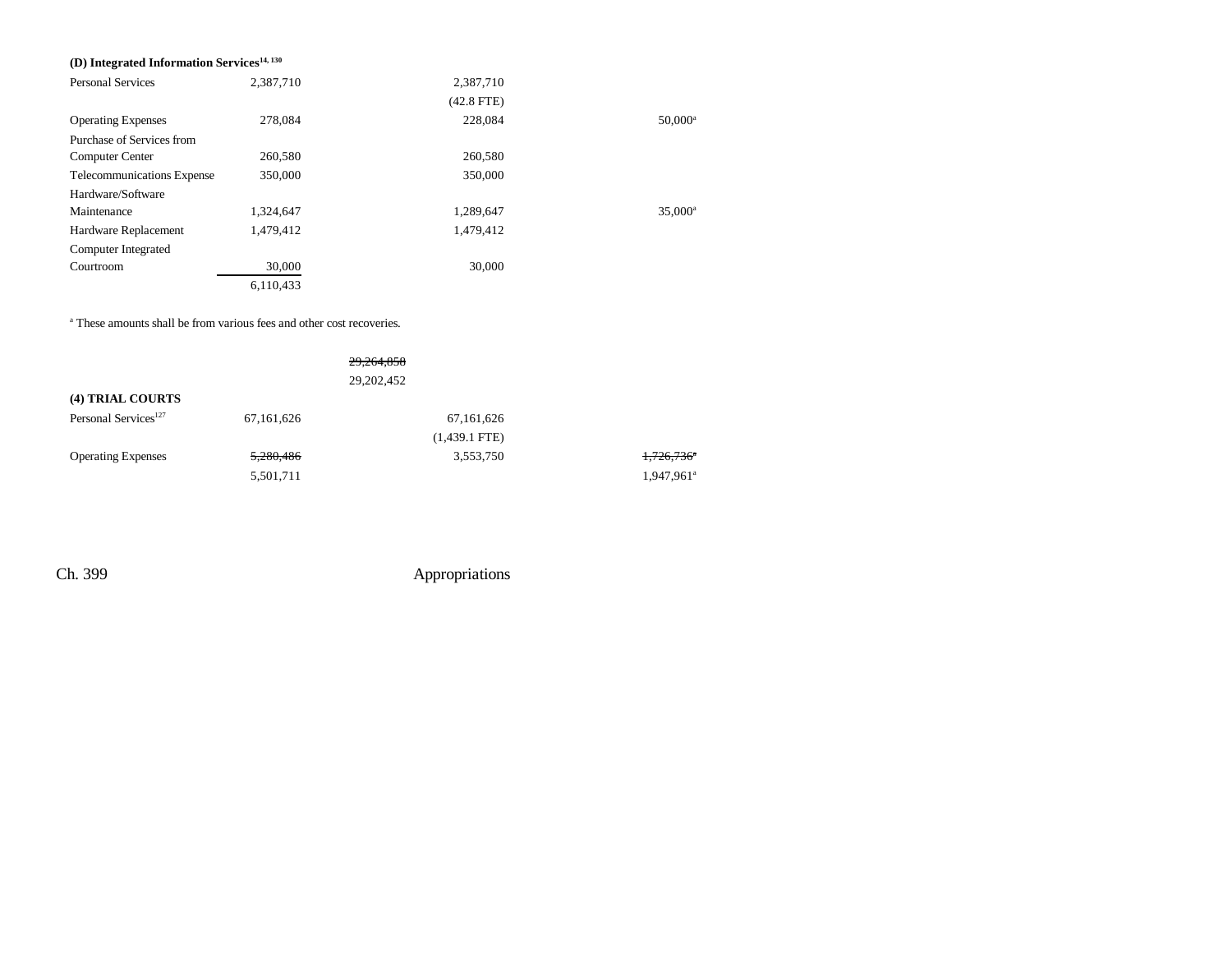|                                               |                           |              | <b>APPROPRIATION FROM</b>     |                                                |                      |                           |                                              |                                |
|-----------------------------------------------|---------------------------|--------------|-------------------------------|------------------------------------------------|----------------------|---------------------------|----------------------------------------------|--------------------------------|
|                                               | ITEM &<br><b>SUBTOTAL</b> | <b>TOTAL</b> | <b>GENERAL</b><br><b>FUND</b> | <b>GENERAL</b><br><b>FUND</b><br><b>EXEMPT</b> | CASH<br><b>FUNDS</b> |                           | <b>CASH</b><br><b>FUNDS</b><br><b>EXEMPT</b> | <b>FEDERAL</b><br><b>FUNDS</b> |
|                                               | \$<br>\$                  |              | \$                            | \$                                             | \$                   | \$                        |                                              | \$                             |
|                                               |                           |              |                               |                                                |                      |                           |                                              |                                |
|                                               |                           |              |                               |                                                |                      |                           |                                              |                                |
|                                               |                           |              |                               |                                                |                      |                           |                                              |                                |
|                                               |                           |              |                               |                                                |                      |                           |                                              |                                |
| Capital Outlay                                | 426                       |              | 426                           |                                                |                      |                           |                                              |                                |
| Mandated Costs <sup>131, 132, 133, 134,</sup> |                           |              |                               |                                                |                      |                           |                                              |                                |
| 135                                           | 20,133,154                |              | 20, 133, 154                  |                                                |                      |                           |                                              |                                |
|                                               | 15,808,933                |              | 15,808,933                    |                                                |                      |                           |                                              |                                |
| <b>DISTRICT ATTORNEY</b>                      |                           |              |                               |                                                |                      |                           |                                              |                                |
| <b>MANDATED COSTS</b>                         | 1,741,864                 |              | 1,741,864                     |                                                |                      |                           |                                              |                                |
| <b>Involuntary Commitments</b>                | 8,344                     |              |                               |                                                |                      |                           |                                              | $8,344(T)^{b}$                 |
| Sex Offender Surcharge Fund                   |                           |              |                               |                                                |                      |                           |                                              |                                |
| Program                                       | 15,432                    |              | 15,432                        |                                                |                      |                           |                                              |                                |
| Victim Compensation                           | 8,600,000                 |              |                               |                                                |                      | $8,600,000$ <sup>c</sup>  |                                              |                                |
| Victim Assistance                             | 10,500,000                |              |                               |                                                |                      | $10,500,000$ <sup>d</sup> |                                              |                                |
|                                               | 12,681,616                |              |                               |                                                |                      | 12,681,616 <sup>d</sup>   |                                              |                                |
| Family Preservation Matching                  |                           |              |                               |                                                |                      |                           |                                              |                                |
| Funds                                         | 216,882                   |              | 48,814                        |                                                |                      |                           |                                              | 168,068                        |
|                                               |                           |              | $(0.5$ FTE $)$                |                                                |                      |                           |                                              | $(0.8$ FTE $)$                 |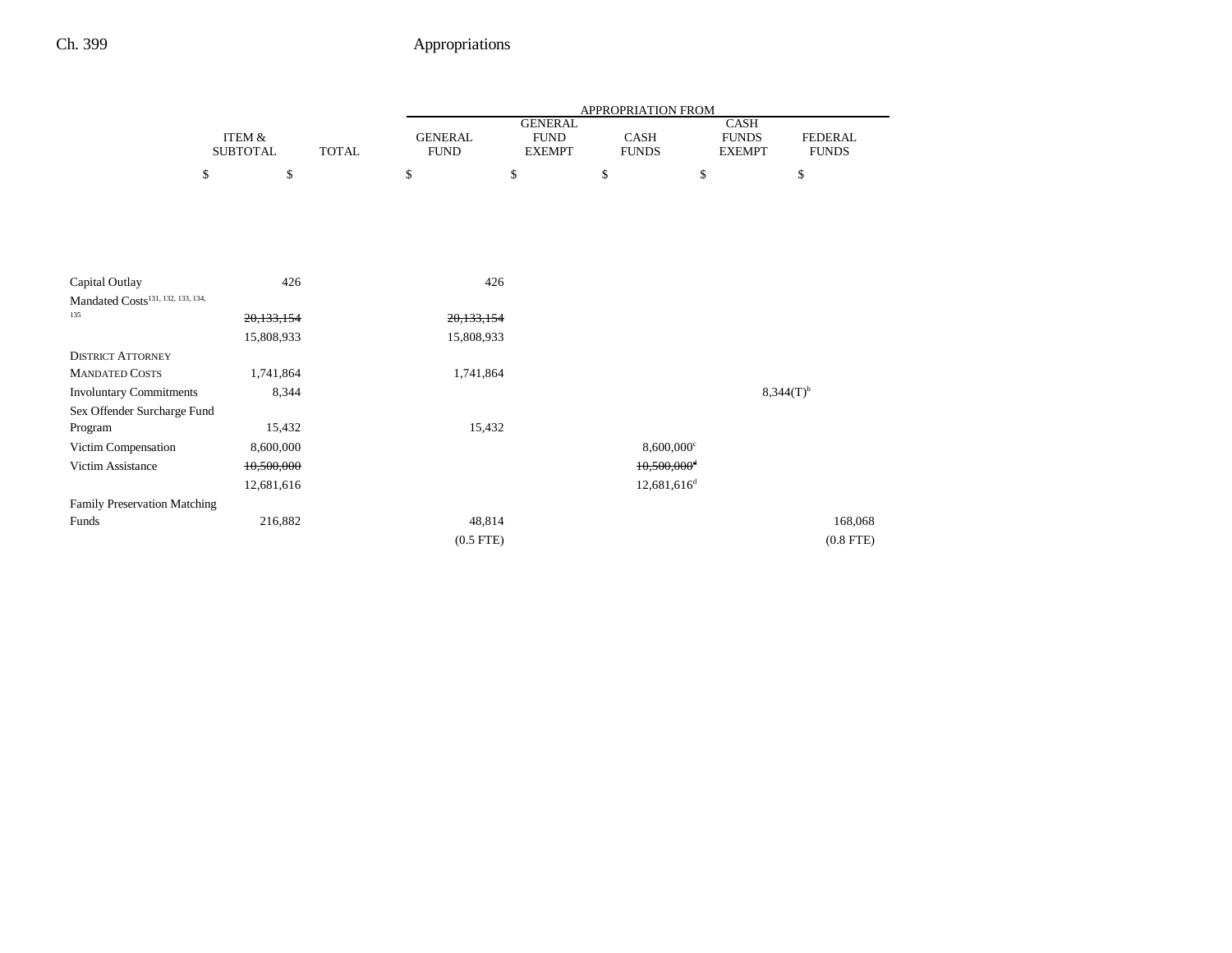| Dependency and Neglect Pilot     |         |             |                       |                           |                |
|----------------------------------|---------|-------------|-----------------------|---------------------------|----------------|
| Projects $136$                   | 201,637 |             |                       | $201,637$ <sup>e</sup>    |                |
| <b>Animal Cruelty Prevention</b> | 15.000  |             | $15.000$ <sup>f</sup> |                           |                |
| Federal Funds and Other          |         |             |                       |                           |                |
| Grants                           | 515,000 |             | $35,000$ <sup>s</sup> | $350,000(T)$ <sup>h</sup> | 130,000        |
|                                  |         |             | $(1.0$ FTE)           | $(6.0$ FTE)               | $(2.0$ FTE $)$ |
|                                  |         | 112,647,987 |                       |                           |                |
|                                  |         | .           |                       |                           |                |

112,468,471

a This amount shall be from various fees and other cost recoveries.

 $b$  This amount shall be from federal funds appropriated in the Department of Human Services, Alcohol and Drug Abuse Division, pursuant to Section 25-1-1112 (1), C.R.S.

c This amount shall be from the Crime Victim Compensation Funds established in the office of the court administrator of each judicial district pursuant to Section 24-4.1-117, C.R.S. For purposes of complying with the limitation on state fiscal year spending imposed by Article X, Section 20 of the State Constitution, these moneys are included for informational purposes as they are continuously appropriated by a permanent statute or constitutional provision.

<sup>d</sup> This amount shall be from the Victims and Witnesses Assistance and Law Enforcement Funds established in the office of the court administrator of each judicial district pursuant to Section 24-4.2-103, C.R.S. For purposes of complying with the limitation on state fiscal year spending imposed by Article X, Section 20 of the State Constitution, these moneys are included for informational purposes as they are continuously appropriated by a permanent statute or constitutional provision.

e This amount shall be from reserves in the Family Issues Cash Fund pursuant to Section 26-5.3-106 (1.5), C.R.S.

f This amount shall be from the Animal Cruelty Prevention Fund created in Section 18-9-201.7, C.R.S.

<sup>g</sup> This amount is from a grant from Jefferson County.

<sup>h</sup> This amount shall be from federal funds appropriated in the Department of Public Safety, Division of Criminal Justice. Of this amount, \$300,000 is a grant for the Denver Drug Court, and \$50,000 is a grant to reduce the length of stay in detention for minority youth.

| (5) PROBATION AND RELATED SERVICES <sup>8, 137, 138, 139</sup> |  |
|----------------------------------------------------------------|--|
|----------------------------------------------------------------|--|

| <b>Personal Services</b> | 35,028,339 | 35.028.339            |
|--------------------------|------------|-----------------------|
|                          |            | $(725.4 \text{ FTE})$ |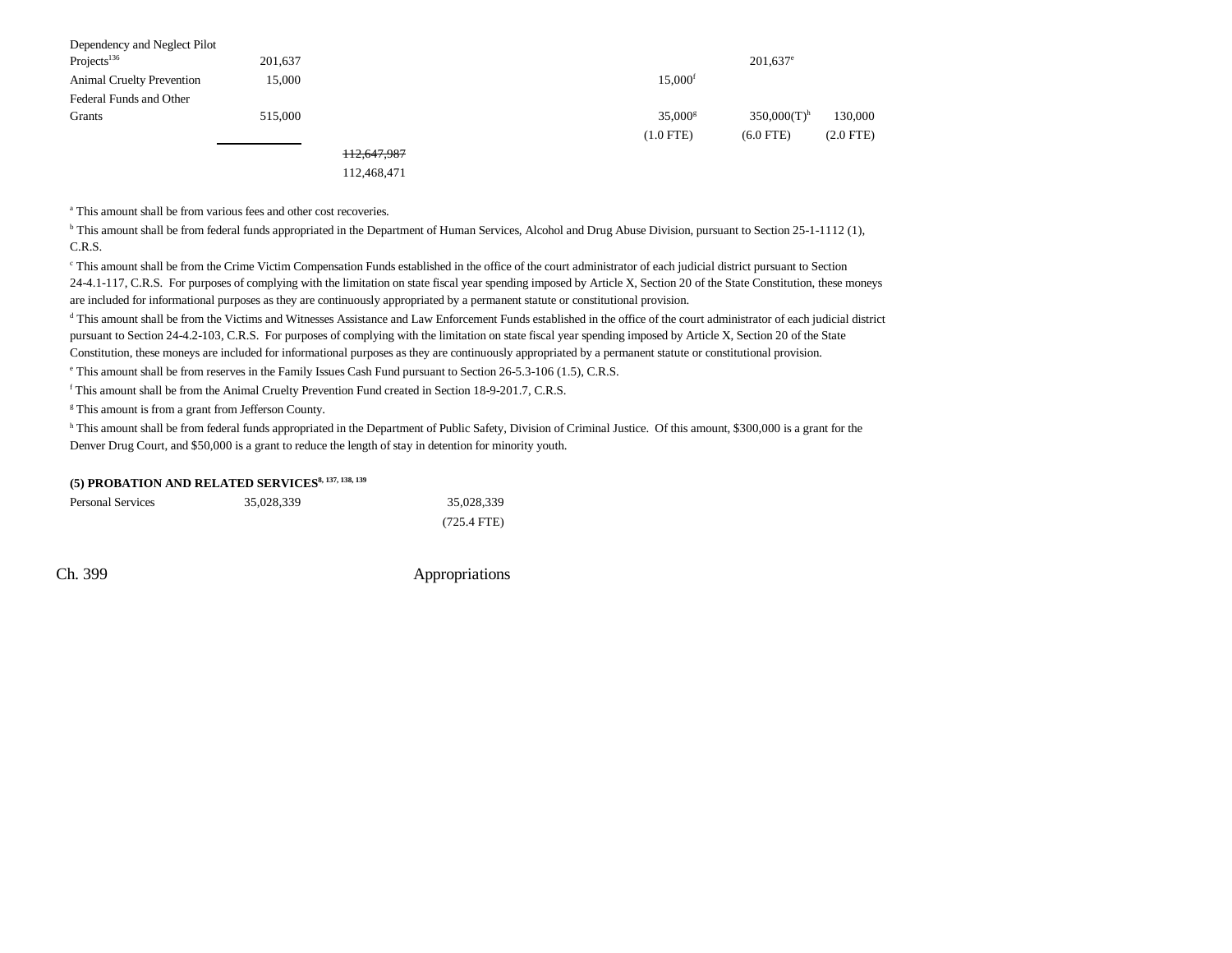|                             |                                      |              |                               |                                                |      | APPROPRIATION FROM       |                                              |                                |
|-----------------------------|--------------------------------------|--------------|-------------------------------|------------------------------------------------|------|--------------------------|----------------------------------------------|--------------------------------|
|                             | <b>ITEM &amp;</b><br><b>SUBTOTAL</b> | <b>TOTAL</b> | <b>GENERAL</b><br><b>FUND</b> | <b>GENERAL</b><br><b>FUND</b><br><b>EXEMPT</b> |      | CASH<br><b>FUNDS</b>     | <b>CASH</b><br><b>FUNDS</b><br><b>EXEMPT</b> | <b>FEDERAL</b><br><b>FUNDS</b> |
|                             | $\$$<br>\$                           |              | \$                            | \$                                             | $\$$ | \$                       | \$                                           |                                |
|                             |                                      |              |                               |                                                |      |                          |                                              |                                |
| Female Offender Program     | 272,416                              |              | 272,416                       |                                                |      |                          |                                              |                                |
|                             |                                      |              | $(6.0$ FTE)                   |                                                |      |                          |                                              |                                |
| <b>Operating Expenses</b>   | 1,541,669                            |              | 1,541,669                     |                                                |      |                          |                                              |                                |
| Capital Outlay              | 325,991                              |              | 325,991                       |                                                |      |                          |                                              |                                |
| Sex Offender Intensive      |                                      |              |                               |                                                |      |                          |                                              |                                |
| Supervision Program         | 626,303                              |              | 626,303                       |                                                |      |                          |                                              |                                |
| <b>Offender Services</b>    | 950,511                              |              |                               |                                                |      | 800,511 <sup>a</sup>     | $150,000(T)^{b}$                             |                                |
|                             |                                      |              |                               |                                                |      |                          | $(3.0$ FTE)                                  |                                |
| Electronic Monitoring/ Drug |                                      |              |                               |                                                |      |                          |                                              |                                |
| Testing                     | 537,193                              |              | 537,193                       |                                                |      |                          |                                              |                                |
| Juvenile Residential and    |                                      |              |                               |                                                |      |                          |                                              |                                |
| <b>Aftercare Services</b>   | 400,000                              |              | 400,000                       |                                                |      |                          |                                              |                                |
| Alcohol/Drug Driving Safety |                                      |              |                               |                                                |      |                          |                                              |                                |
| Contract                    | 3,967,663                            |              |                               |                                                |      | $3,967,663$ <sup>c</sup> |                                              |                                |
|                             |                                      |              |                               |                                                |      | $(70.2$ FTE)             |                                              |                                |
| Drug Offender Assessment    | 1,378,361                            |              |                               |                                                |      | 681,510 <sup>d</sup>     | $696,851$ <sup>e</sup>                       |                                |
|                             |                                      |              |                               |                                                |      | $(11.5$ FTE)             | $(4.0$ FTE)                                  |                                |
| <b>Victims Grants</b>       | 964,761                              |              |                               |                                                |      | 621,940 <sup>f</sup>     | $177,821(T)^{g}$                             | 165,000                        |
|                             |                                      |              |                               |                                                |      | $(8.0$ FTE)              | $(4.3$ FTE)                                  | $(5.0$ FTE)                    |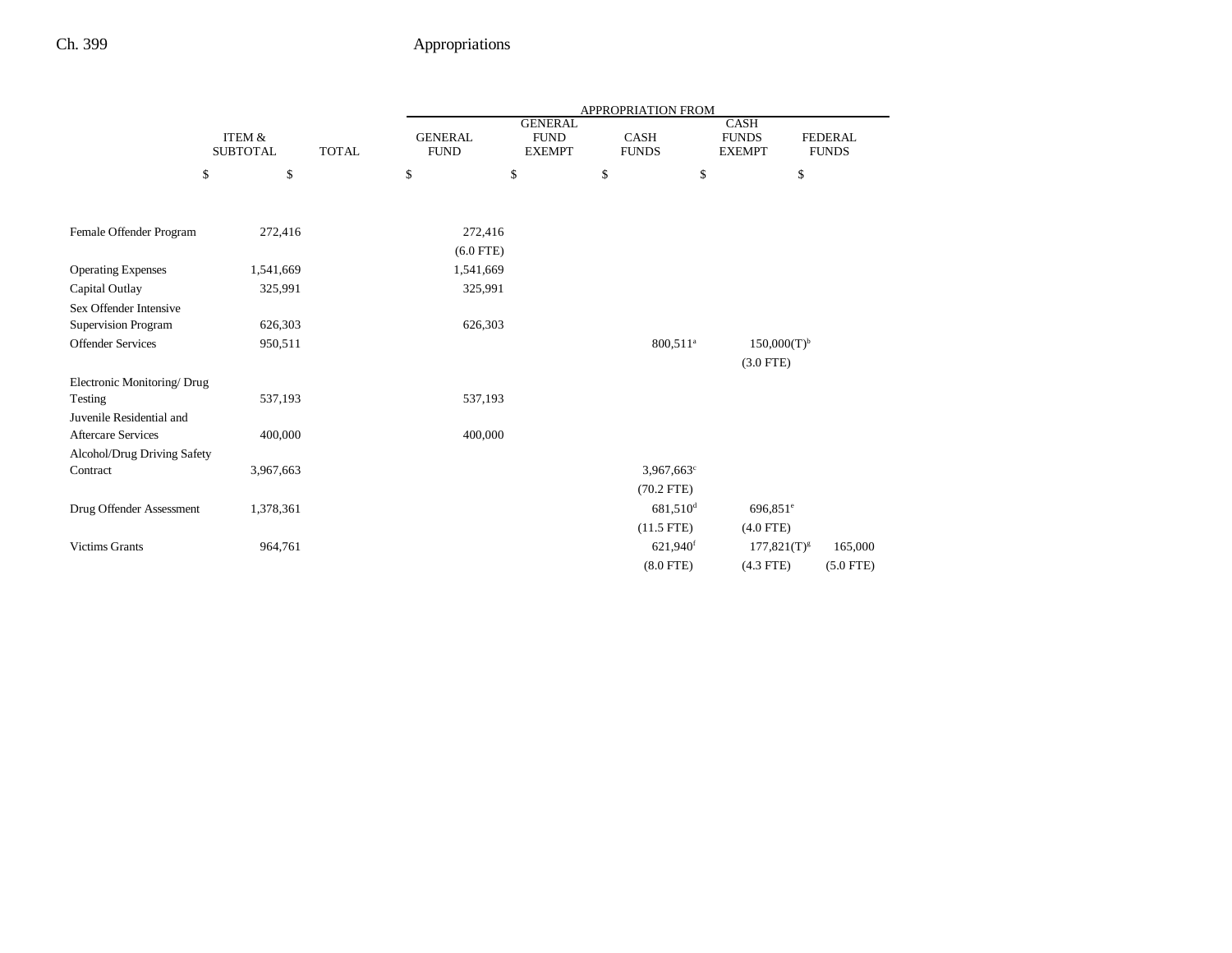| S.B. 91-94              | 1,364,068 |            |                   | $1,364,068$ (T) <sup>h</sup> |             |
|-------------------------|-----------|------------|-------------------|------------------------------|-------------|
|                         | 2,241,020 |            |                   | $2,241,020(T)$ <sup>h</sup>  |             |
|                         |           |            |                   | $(24.3$ FTE)                 |             |
|                         |           |            |                   | $(46.3$ FTE)                 |             |
| Sex Offender Assessment | 209,000   |            | $182,364^{\rm i}$ | 26,636                       |             |
| Genetic Testing         | 11,282    |            | $11,282^a$        |                              |             |
| Federal Funds and Other |           |            |                   |                              |             |
| Grants                  | 1,910,500 |            | $100,000^k$       | $1,020,500(T)^1$             | 790,000     |
|                         |           |            | $(3.0$ FTE)       | $(13.0$ FTE)                 | $(6.0$ FTE) |
|                         |           | 49,488,057 |                   |                              |             |

50,365,009

<sup>a</sup> These amounts shall be from the Offender Services Fund pursuant to Section 16-11-214(1), C.R.S.

b This amount shall be from federal funds appropriated in the Department of Public Safety, Division of Criminal Justice.

c This amount shall be from the Alcohol and Drug Driving Safety Program Fund created in Section 42-4-103 (10)(d).

<sup>d</sup> This amount shall be from the Drug Offender Surcharge Fund pursuant to Section 18-19-103, C.R.S.

e This amount shall be from reserves in the Drug Offender Surcharge Fund created in Section 18-19-103 (4), C.R.S.

f This amount shall be from grants from local Victims and Witnesses Assistance and Law Enforcement (VALE) Boards pursuant to Section 24-4.2-105 (2.5)(a)(II), C.R.S.

<sup>g</sup> This amount shall be from state Victims Assistance and Law Enforcement grant funds appropriated in the Department of Public Safety, Division of Criminal Justice.

h This amount shall be from the Department of Human Services, Division of Youth Corrections.

<sup>i</sup> This amount shall be from the Sex Offender Surcharge Fund created in Section 18-21-103 (3), C.R.S.

j This amount shall be from reserves in the Sex Offender Surcharge Fund created in Section 18-21-103 (3), C.R.S.

 $k$  Of this amount, \$50,000 shall be from a grant from the City and County of Denver for juvenile assessment and treatment programs, and \$50,000 shall be from fees collected pursuant to Section 16-11-701 (6), C.R.S., from persons required to perform community or useful public service.

<sup>1</sup> Of this amount, \$930,500 shall be from federal funds appropriated in the Department of Human Services for juvenile assessment and treatment programs, \$45,000 shall be from federal funds appropriated in the Department of Public Safety to customize existing case management software for juvenile assessment and treatment programs, and \$45,000 shall from federal funds appropriated in the Colorado Department of Education for an adult literacy program.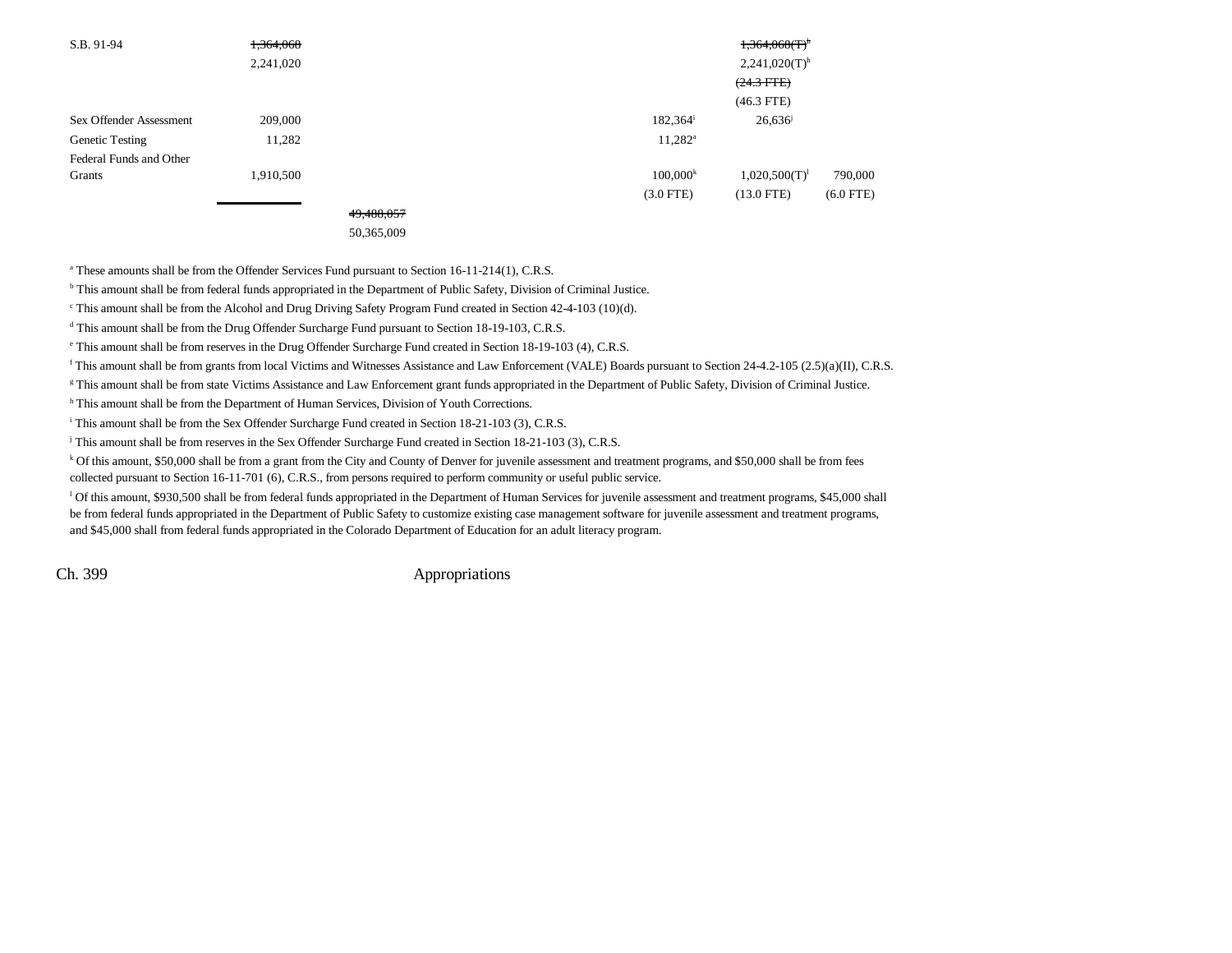|                                          |                           |              |                               |                                                | APPROPRIATION FROM   |                                              |                                |
|------------------------------------------|---------------------------|--------------|-------------------------------|------------------------------------------------|----------------------|----------------------------------------------|--------------------------------|
|                                          | ITEM &<br><b>SUBTOTAL</b> | <b>TOTAL</b> | <b>GENERAL</b><br><b>FUND</b> | <b>GENERAL</b><br><b>FUND</b><br><b>EXEMPT</b> | CASH<br><b>FUNDS</b> | <b>CASH</b><br><b>FUNDS</b><br><b>EXEMPT</b> | <b>FEDERAL</b><br><b>FUNDS</b> |
|                                          | $\$$<br>\$                |              | \$                            | \$                                             | \$                   | \$                                           | \$                             |
| (6) PUBLIC DEFENDER <sup>139a, 140</sup> |                           |              |                               |                                                |                      |                                              |                                |
| Personal Services <sup>127</sup>         | 19,712,953                |              | 19,712,953                    |                                                |                      |                                              |                                |
|                                          |                           |              | $(320.0$ FTE)                 |                                                |                      |                                              |                                |
| Health, Life, and Dental                 | 643,936                   |              | 643,936                       |                                                |                      |                                              |                                |
| Short-term Disability                    | 35,636                    |              | 35,636                        |                                                |                      |                                              |                                |
| Salary Survey and                        |                           |              |                               |                                                |                      |                                              |                                |
| Anniversary Increases                    | 878,566                   |              | 878,566                       |                                                |                      |                                              |                                |
| <b>Operating Expenses</b>                | 1,161,411                 |              | 1,148,661                     |                                                | $12,750^{\circ}$     |                                              |                                |
| Capital Outlay                           | 37,525                    |              | 37,525                        |                                                |                      |                                              |                                |
| Purchase of Services from                |                           |              |                               |                                                |                      |                                              |                                |
| Computer Center                          | 2,200                     |              | 2,200                         |                                                |                      |                                              |                                |
| Vehicle Lease Payments                   | 67,243                    |              | 67,243                        |                                                |                      |                                              |                                |
| Leased Space/Utilities                   | 1,278,740                 |              | 1,278,740                     |                                                |                      |                                              |                                |
| <b>Automation Plan</b>                   | 664,297                   |              | 664,297                       |                                                |                      |                                              |                                |
| <b>Contract Services</b>                 | 20,000                    |              | 20,000                        |                                                |                      |                                              |                                |
| <b>APPELLATE CONTRACT</b>                |                           |              |                               |                                                |                      |                                              |                                |
| <b>SERVICES</b>                          | 56,000                    |              | 56,000                        |                                                |                      |                                              |                                |
| <b>MANDATED COSTS</b>                    | 1,448,393                 |              | 1,448,393                     |                                                |                      |                                              |                                |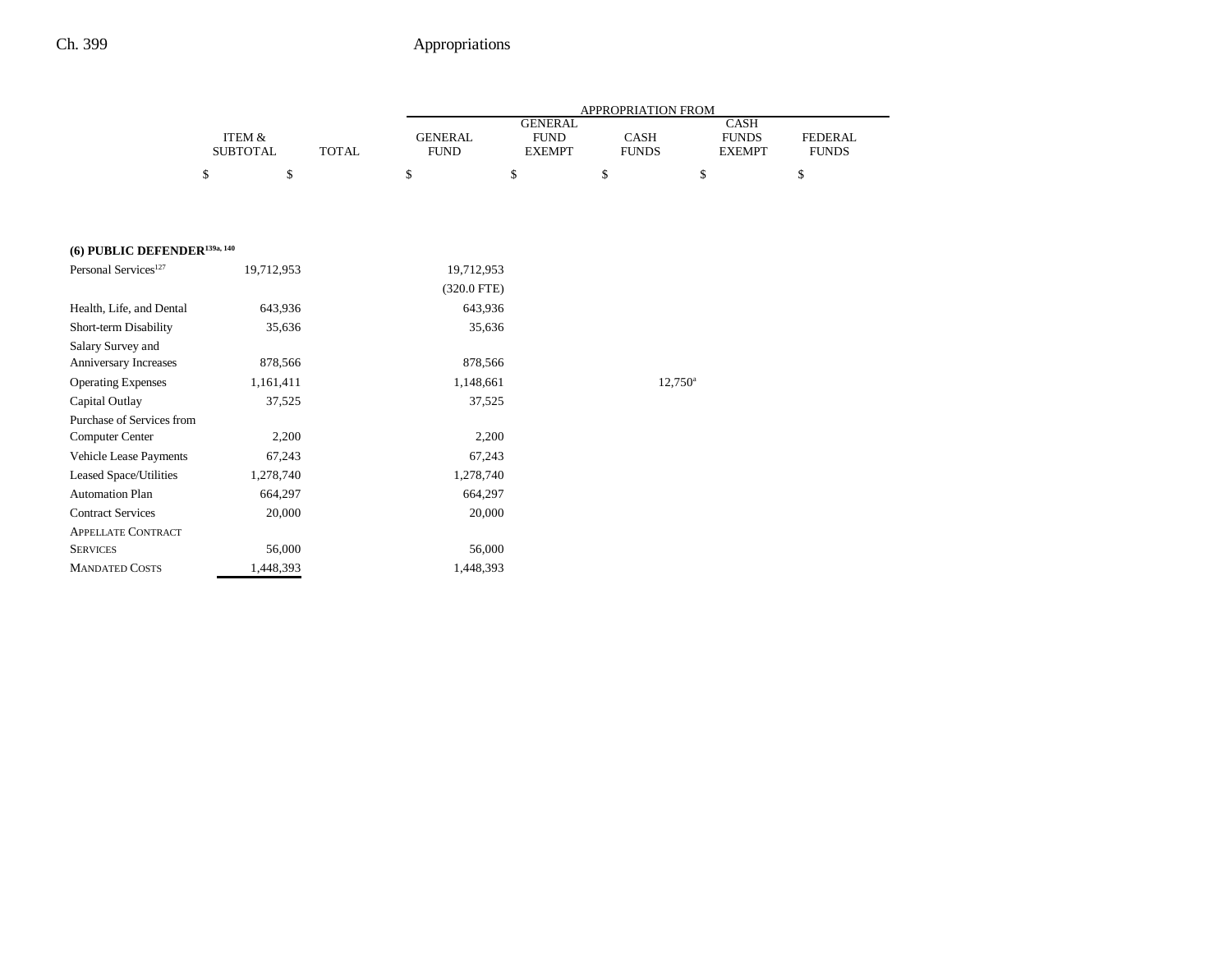24,502,507

26,006,900

a This amount shall be from training fees.

| (7) ALTERNATE DEFENSE COUNSEL <sup>140a, 141</sup> |           |             |                 |
|----------------------------------------------------|-----------|-------------|-----------------|
| Personal Services <sup>127</sup>                   | 286,085   | 286,085     |                 |
|                                                    |           | $(3.0$ FTE) |                 |
| Health, Life, and Dental                           | 7,111     | 7,111       |                 |
| Short-term Disability                              | 534       | 534         |                 |
| Salary Survey and                                  |           |             |                 |
| Anniversary Increases                              | 5,734     | 5,734       |                 |
| <b>Operating Expenses</b>                          | 25,950    | 22,950      | $3,000^{\circ}$ |
| Purchase of Services from                          |           |             |                 |
| Computer Center                                    | 700       | 700         |                 |
| <b>Leased Space</b>                                | 16,200    | 16,200      |                 |
| <b>Conflict of Interest Contracts</b>              | 8,645,000 | 8,645,000   |                 |
| <b>MANDATED COSTS</b>                              | 1,133,964 | 1,133,964   |                 |
|                                                    |           | 8,987,314   |                 |
|                                                    |           | 10,121,278  |                 |

<sup>a</sup> This amount shall be from training fees.

| <b>TOTALS PART VIII</b> |               |               |              |                          |             |
|-------------------------|---------------|---------------|--------------|--------------------------|-------------|
| $(JUDICIAL)^{5,6,142}$  | \$236,931,854 | 195.217.071   | \$35,693,317 | <del>\$4,683,398</del> * | \$1,338,068 |
|                         | \$240,220,241 | \$195,287,200 | \$38,031,158 | $$5.563.815^a$           |             |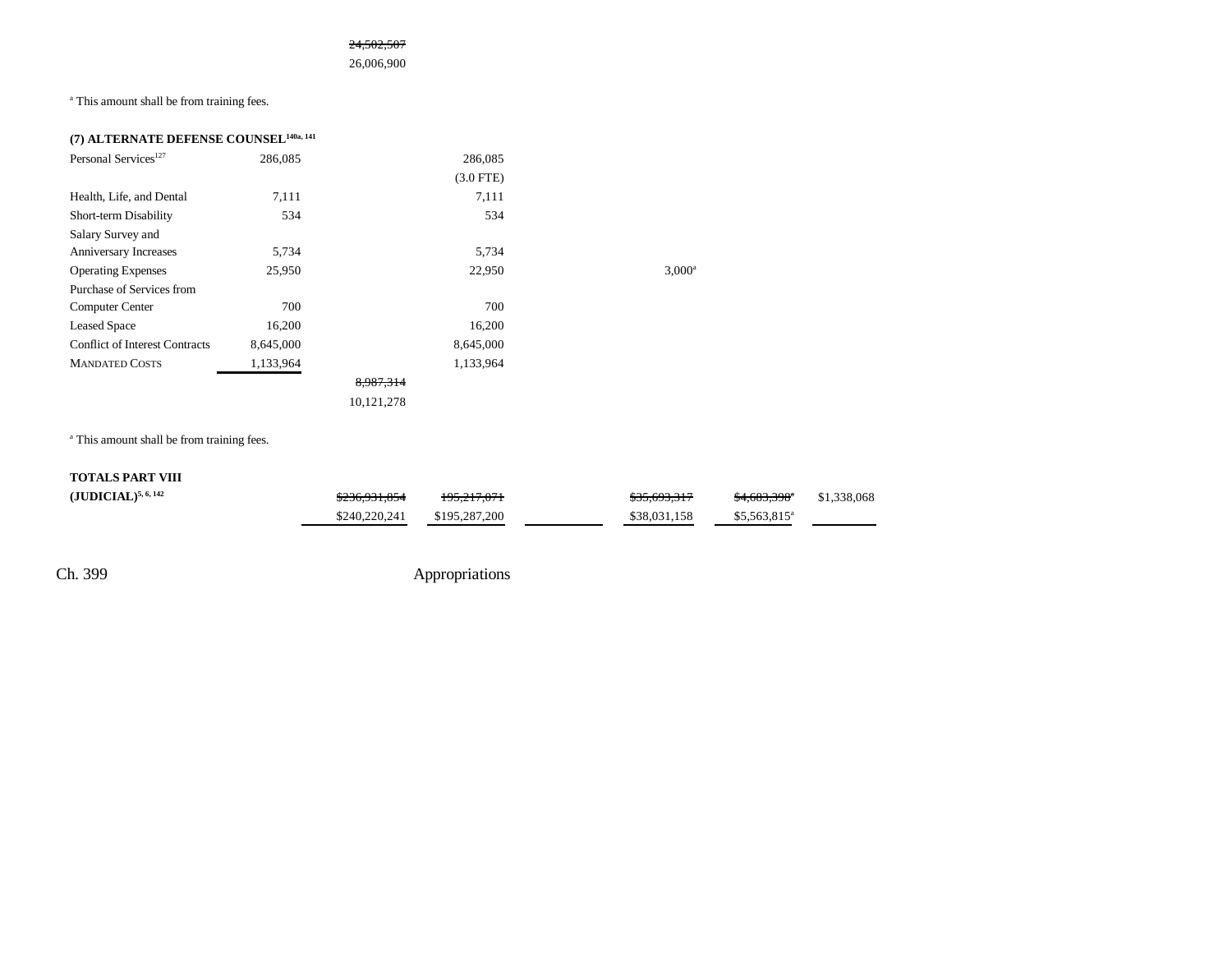|                 |       |                |               | APPROPRIATION FROM |               |              |
|-----------------|-------|----------------|---------------|--------------------|---------------|--------------|
|                 |       |                | GENERAL       |                    | CASH          |              |
| ITEM &          |       | <b>GENERAL</b> | <b>FUND</b>   | CASH               | <b>FUNDS</b>  | FEDERAL      |
| <b>SUBTOTAL</b> | TOTAL | <b>FUND</b>    | <b>EXEMPT</b> | <b>FUNDS</b>       | <b>EXEMPT</b> | <b>FUNDS</b> |
| \$              |       |                |               |                    |               |              |

<sup>a</sup> Of this amount,  $\frac{$3,356,379}{4}$  \$4,236,796 contains a (T) notation.

**FOOTNOTES** -- The following statements are referenced to the numbered footnotes throughout section 2.

- 5 (Governor lined through this provision. See L. 99, p. 2245.)
- 6 All Departments, Totals -- The General Assembly requests that copies of all reports requested in other footnotes contained in this act be delivered to the Joint Budget Committee and the majority and minority leadership in each house of the General Assembly. Each principal department of the state shall produce its rules and regulations in an electronic format that is suitable for public access through electronic means. Such rules and regulations in such format shall be submitted to the Office of Legislative Legal Services for publishing on the Internet. It is the intent of the General Assembly that this be done within existing resources.
- 8 Department of Corrections, Management, Executive Director's Office Subprogram; Department of Human Services, Division of Youth Corrections, and Health and Rehabilitation Services, Alcohol and Drug Abuse Division; Judicial Department, Probation and Related Services; and Department of Public Safety, Division of Criminal Justice -- It is the intent of the General Assembly that state criminal justice agencies involved in multi-agency programs requiring separate appropriations to each agency designate one lead agency to be responsible for submitting a comprehensive annual budget request for such programs to the Joint Budget Committee. Each agency must still submit its portion of such request with its own budget document.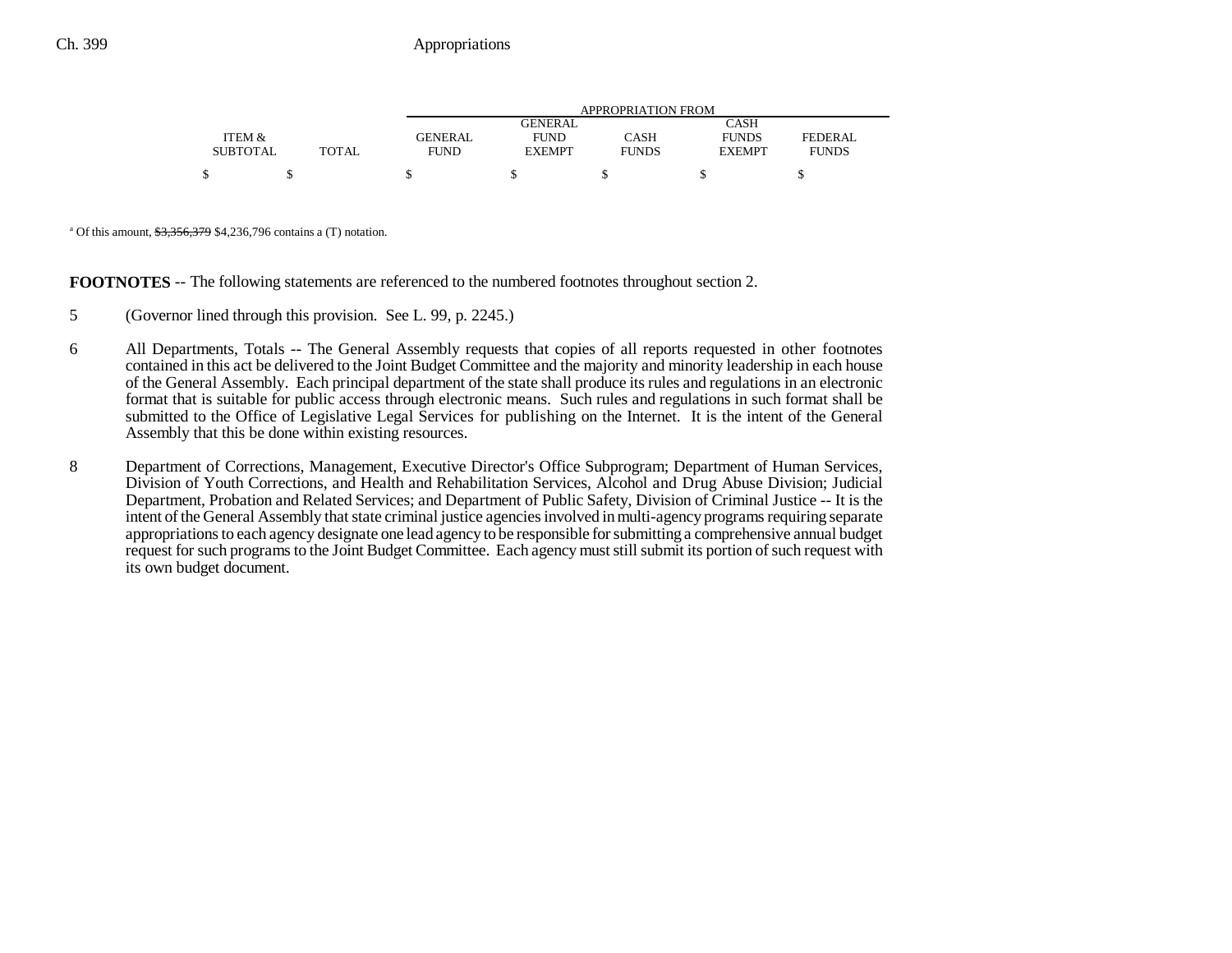- 14(Governor lined through this provision. See L. 99, p. 2246.)
- 127 Judicial Department, Supreme Court, Personal Services; Court of Appeals, Personal Services; Trial Courts, Personal Services; Public Defender, Personal Services; and Alternate Defense Counsel, Personal Services -- In accordance with Section 13-30-104 (3), C.R.S., funding is provided for a one-year increase in judicial compensation, as follows:

|                                   | <b>Statutory Salary</b> | Increase | FY 1999-00 Salary |
|-----------------------------------|-------------------------|----------|-------------------|
| Chief Justice, Supreme Court      | 96,500                  | 1,090    | 97,590            |
| Associate Justice, Supreme Court  | 94,000                  | 1,090    | 95,090            |
| Chief Judge, Court of Appeals     | 92,000                  | 1,090    | 93,090            |
| Associate Judge, Court of Appeals | 89,500                  | 1,090    | 90,590            |
| District Court Judge              | 85,000                  | 1,090    | 86,090            |
| County Court Judge                | 78,000                  | 3,590    | 81,590            |

In addition, funding is provided to maintain the salary of the Public Defender at the level of a judge of the Court Appeals and to maintain the salary of the Alternate Defense Counsel at the level of a district court judge.

- 128 Judicial Department, Courts Administration, Administration, County Courthouse Furnishings -- These funds shall be used to provide furnishings for those county projects involving remodeling and renovations of existing courthouses and those projects involving the construction of new county courthouses. These funds shall not be used for the purposes of providing capital outlay for the regular replacement and modernization of Judicial Department equipment and furnishings. The Department shall, as its first option, purchase such furnishings from the Department of Corrections, Correctional Industries, unless Correctional Industries can not provide furnishings of similar quality in a timely manner at a lower price than other vendors. The Judicial Department is requested to submit to the Joint Budget Committee, on or before each November 1, a long-range plan that outlines on a priority basis the county courthouse furnishings needs of each court, by county, for the next five years.
- 129 Judicial Department, Courts Administration, Administrative Special Purpose, Retired Judges -- Of the amount appropriated, \$763,559 is appropriated for the payment of increased retirement benefits for retired judges performing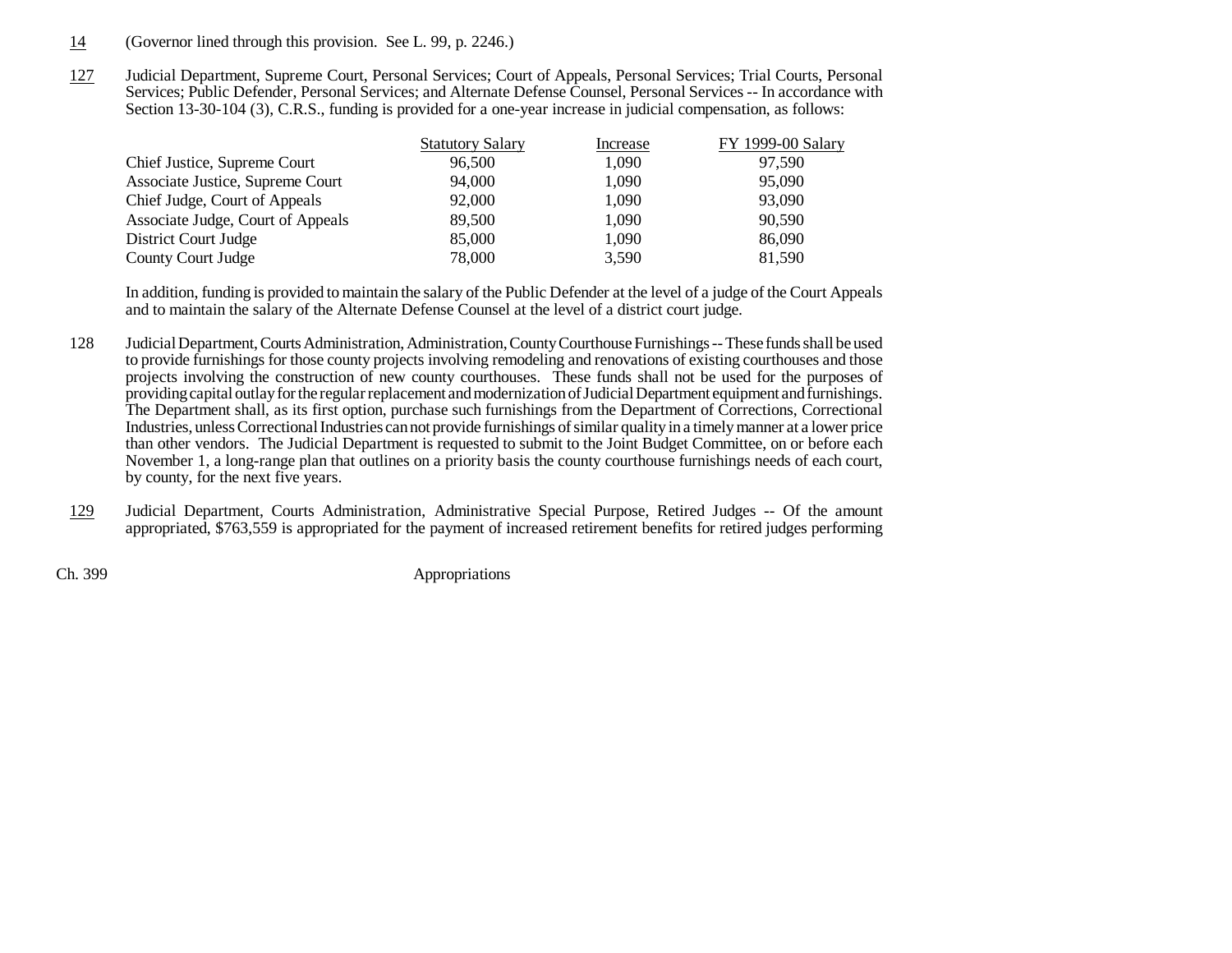|                 |              |                |               | APPROPRIATION FROM |               |              |
|-----------------|--------------|----------------|---------------|--------------------|---------------|--------------|
|                 |              |                | GENERAL       |                    | CASH          |              |
| ITEM &          |              | <b>GENERAL</b> | <b>FUND</b>   | CASH               | <b>FUNDS</b>  | FEDERAL      |
| <b>SUBTOTAL</b> | <b>TOTAL</b> | <b>FUND</b>    | <b>EXEMPT</b> | <b>FUNDS</b>       | <b>EXEMPT</b> | <b>FUNDS</b> |
|                 |              |                |               |                    |               |              |

temporary judicial duties in accordance with Section 24-51-1105, C.R.S., and H.B. 98-1156.

- 130 Judicial Department, Courts Administration, Integrated Information Services -- Given the state's substantial investment in information technology for the Judicial Department in recent years, which was based in part on representations that such investment would produce savings in the funding required by the Department to carry out its core functions, the General Assembly expects that the Department will place a high priority on applying its information technology resources to improving the efficiency of existing core functions and achieving cost savings, and a lower priority on expanding functions or capabilities.
- 131 Judicial Department, Trial Courts, Mandated Costs -- The purpose of this appropriation is to provide for the payment of costs incurred by the state in specific cases to ensure that the parties have appropriate access to legal representation in the state's court system, to the extent that such costs are required by state or federal constitutional provisions or state statute and to the extent that funding for such costs is not otherwise provided for in this act. Such costs are limited to the costs of court-appointed counsel, court costs, and jury costs. The State Court Administrator, with the approval of the Chief Justice, may issue guidelines to clarify the expenditures properly payable from this line item and to establish procedures for the processing of payments. The Chief Justice is requested to develop and implement policies and procedures to control expenditures from this line item.
- 132 Judicial Department, Trial Courts, Mandated Costs -- The Department is requested to provide the Joint Budget Committee with the FY 1998-99 actual expenditures associated with expert witnesses, psychological evaluations, standard witnesses, and investigative travel for the Public Defender and Alternate Defense Counsel by October 1, 1999.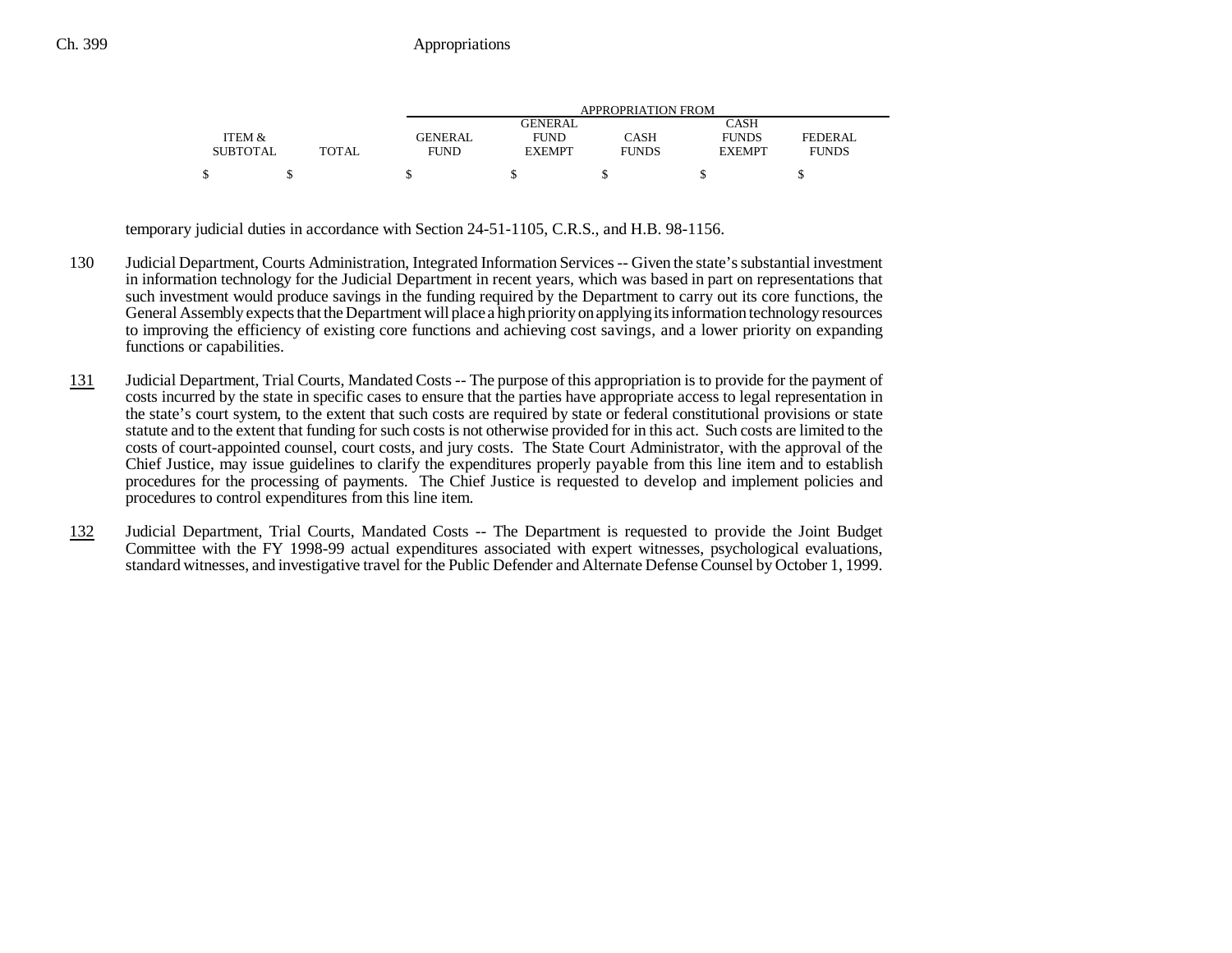Based upon FY 1998-99 expenditures as well as FY 1999-2000 year-to-date expenditures in these categories, the General Assembly intends to transfer funds for such costs from the Judicial Department to the Office of the State Public Defender and the Office of the Alternate Defense Counsel during the FY 1999-2000 supplemental appropriation process.

- 133 Judicial Department, Trial Courts, Mandated Costs -- The Department is requested to establish an oversight committee to allocate funds for district attorney expenditures associated with service of process, expert witnesses, psychological evaluations, and standard witnesses. Allocations should be made to each district attorney office no later than January 1, 2000. District attorneys in each judicial district should be fiscally responsible for such allocations. Any increase in the district attorney cost portion of the Mandated Costs line item must be requested and justified in writing by district attorney representatives, rather than the Judicial Department, through the regular appropriation and supplemental appropriation processes.
- 134 Judicial Department, Trial Courts, Mandated Costs -- The Department is requested to report all court-related costs associated with death penalty cases as part of the Department's annual budget request.
- 135 Judicial Department, Trial Courts, Mandated Costs -- The Department is requested to pilot alternative methods of providing guardian ad litem services in dependency and neglect cases and to report to the Joint Budget Committee on the progress of such pilots in the Department's annual budget request.
- 136 Judicial Department, Trial Courts, Dependency and Neglect Pilot Projects -- This appropriation is for magistrates and support staff for a maximum of two fiscal years in each judicial district designated as an expedited permanency planning district pursuant to Section 19-1-123, C.R.S. If funding for any judicial district is necessary for longer than two fiscal years, it is the intent of the General Assembly that the Judicial Department request such funding as permanent caseload staffing pursuant to a decision item submitted as part of the Department's annual budget request.
- 137 Judicial Department, Probation and Related Services -- The Judicial Department is requested to provide by November 1 of each year a report on pre-release rates of recidivism and unsuccessful terminations and post-release recidivism rates among offenders in all segments of the probation population, including adult and juvenile intensive supervision, adult and juvenile minimum, medium, and maximum supervision, the female offender program, and the specialized drug offender program. The department is requested to include information about the disposition of pre-release failures and post-release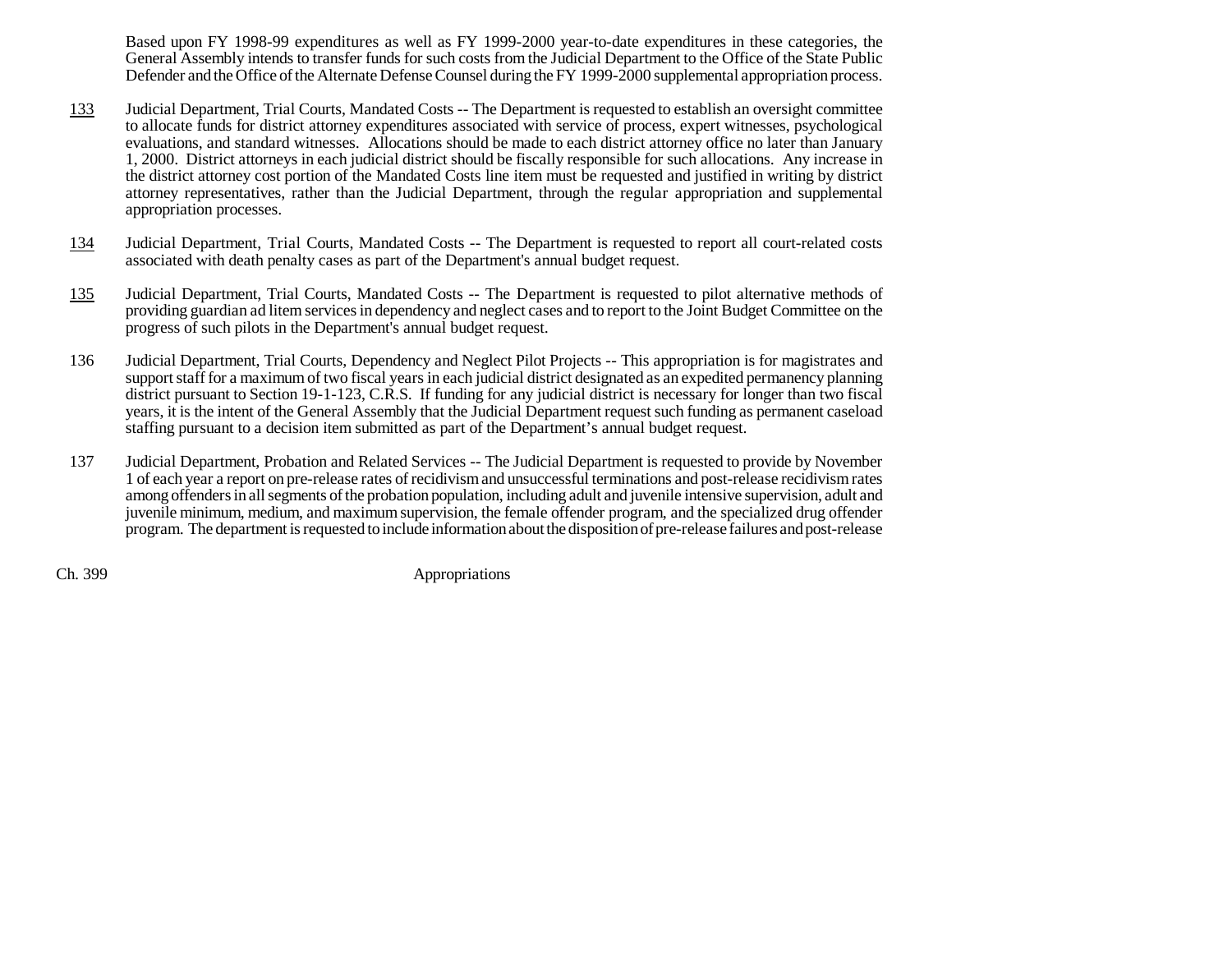|                 |       |             |               | APPROPRIATION FROM |               |              |
|-----------------|-------|-------------|---------------|--------------------|---------------|--------------|
|                 |       |             | GENERAL       |                    | CASH          |              |
| ITEM &          |       | GENERAL     | <b>FUND</b>   | CASH               | <b>FUNDS</b>  | FEDERAL      |
| <b>SUBTOTAL</b> | TOTAL | <b>FUND</b> | <b>EXEMPT</b> | <b>FUNDS</b>       | <b>EXEMPT</b> | <b>FUNDS</b> |
|                 |       |             |               |                    |               |              |

recidivists, including how many offenders are incarcerated (in different kinds of facilities) and how many return to probation as the result of violations.

- 138 Judicial Department, Probation and Related Services -- The Judicial Department is requested to submit its annual budget request for the Probation Division in a format that explicitly identifies personal services and operating expenses associated with each of the following programs: regular adult supervision; regular juvenile supervision; adult intensive supervision; juvenile intensive supervision; the female offender program; and drug offender assessments.
- 139 Judicial Department, Probation and Related Services -- Funding for 30.0 additional probation officers was provided for FY 1998-99 and funding for 47.3 additional probation officers and staff is provided for in FY 1999-2000 based on the Judicial Department's proposed three-year plan. Funding for the third year is contingent upon the Department meeting its stated targets for increased successful terminations, upon an annual review of caseload, and upon available funding. The Department is requested to provide to the Joint Budget Committee updated information on adult and juvenile successful termination rates as part of its November 1 budget request for FY 2000-01 and again on the following February 1.
- 139a Judicial Department, Public Defender -- In addition to the transfer authority provided in Section 24-75-110, C.R.S., up to 2.5 percent of the total Public Defender appropriation may be transferred between line items in the Public Defender's Office.
- 140 Judicial Department, Public Defender -- The Public Defender is requested to provide a report on the number of hours,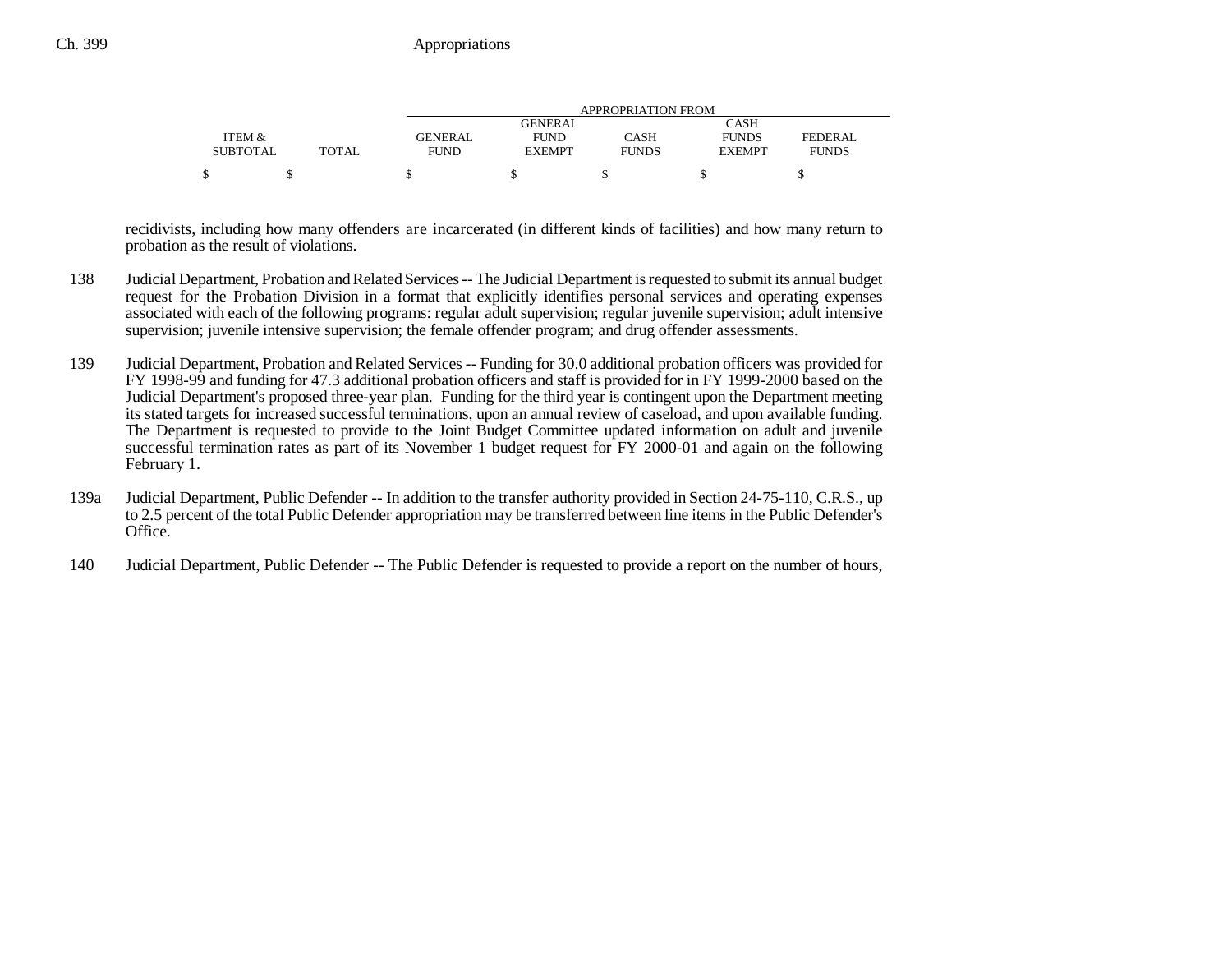dollars, and FTE utilized by the office in death penalty cases during the most recently completed fiscal year. In addition, the report should include the number of motions filed by the office and the number of motions responded to by the office in death penalty cases during the fiscal year. This report should be submitted as part of the Public Defender's annual budget request.

- 140a Judicial Department, Alternate Defense Counsel -- In addition to the transfer authority provided in Section 24-75-110, C.R.S., up to 1.5 percent of the total Alternate Defense Counsel appropriation may be transferred between line items in the Alternate Defense Counsel's Office.
- 141 Judicial Department, Alternate Defense Counsel -- The Alternate Defense Counsel is requested to provide a report on the number of hours, dollars, and contract FTE utilized by the office in death penalty cases during the most recently completed fiscal year. In addition, the report should include the number of motions filed by the office and the number of motions responded to by the office in death penalty cases during the fiscal year. This report should be submitted as part of the Alternate Defense Counsel's annual budget request.
- 142 Judicial Department, Totals -- The Judicial Department is requested to provide, by February 1 of each fiscal year, a report to the Joint Budget Committee on any proposed fee increases in any program or division funded from an appropriation to the Judicial Department.

**SECTION 2.** Part VIII (7) and the affected totals of section 2 of chapter 336, Session Laws of Colorado 1998, as amended by section 1 of chapter 348, Session Laws of Colorado 1999, are amended to read:

### Section 2. **Appropriation.**

### **PART VIIIJUDICIAL DEPARTMENT**

| (7) ALTERNATE DEFENSE COUNSEL <sup>113, 114</sup> |         |         |
|---------------------------------------------------|---------|---------|
| <b>Personal Services</b>                          | 274.788 | 274.788 |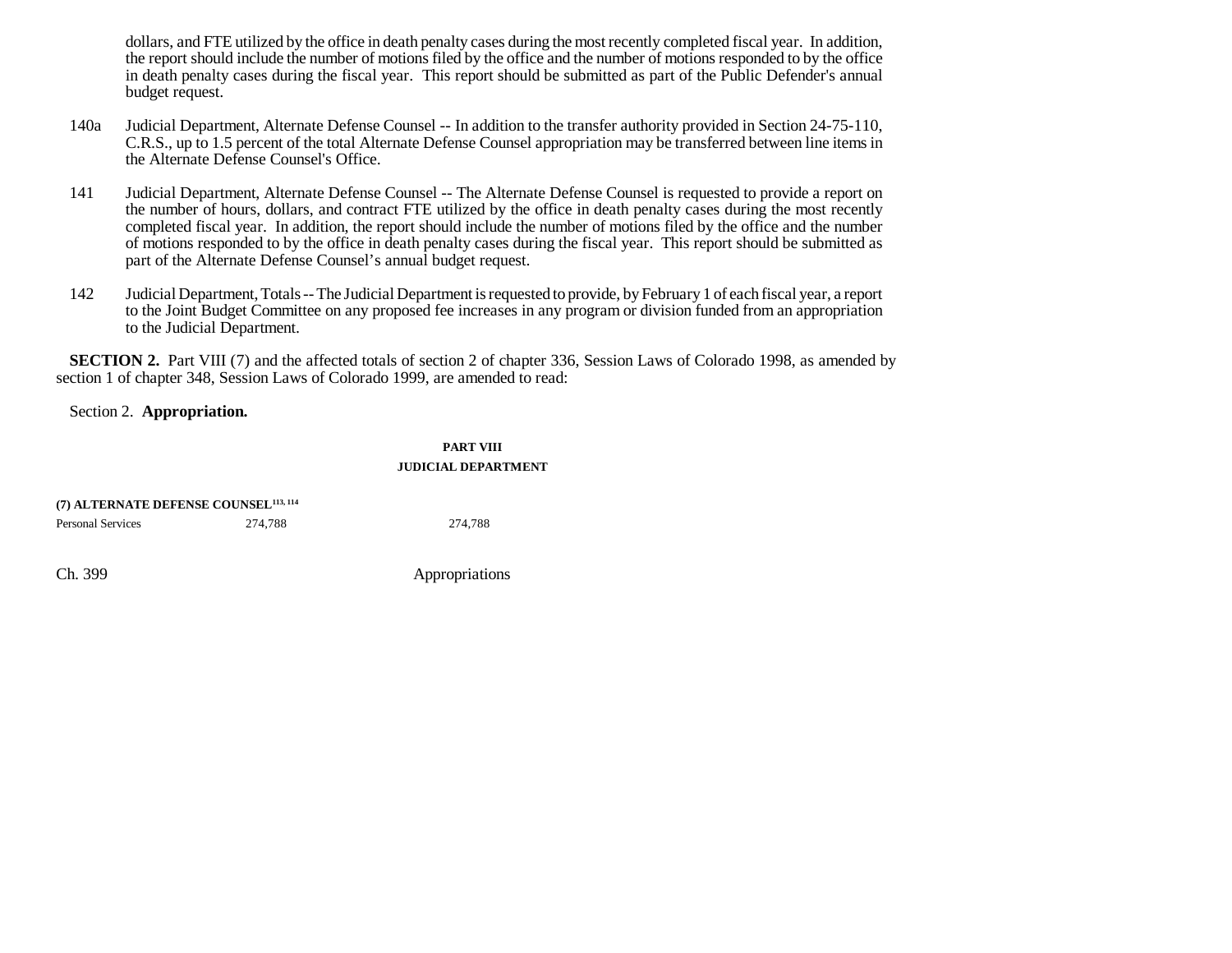|                                       |                           |              | APPROPRIATION FROM            |                                                |                      |                                       |                         |  |
|---------------------------------------|---------------------------|--------------|-------------------------------|------------------------------------------------|----------------------|---------------------------------------|-------------------------|--|
|                                       | ITEM &<br><b>SUBTOTAL</b> | <b>TOTAL</b> | <b>GENERAL</b><br><b>FUND</b> | <b>GENERAL</b><br><b>FUND</b><br><b>EXEMPT</b> | CASH<br><b>FUNDS</b> | CASH<br><b>FUNDS</b><br><b>EXEMPT</b> | FEDERAL<br><b>FUNDS</b> |  |
|                                       | \$<br>\$                  | \$           |                               | \$                                             | \$                   | \$                                    | \$                      |  |
|                                       |                           |              |                               |                                                |                      |                                       |                         |  |
|                                       |                           |              | $(3.0$ FTE)                   |                                                |                      |                                       |                         |  |
| Health, Life, and Dental              | 7,831                     |              | 7,831                         |                                                |                      |                                       |                         |  |
| Short-term Disability                 | 510                       |              | 510                           |                                                |                      |                                       |                         |  |
| Salary Survey and                     |                           |              |                               |                                                |                      |                                       |                         |  |
| Anniversary Increases                 | 5,694                     |              | 5,694                         |                                                |                      |                                       |                         |  |
| <b>Operating Expenses</b>             | 25,532                    |              | 22,532                        |                                                | $3,000^a$            |                                       |                         |  |
| Purchase of Services from             |                           |              |                               |                                                |                      |                                       |                         |  |
| Computer Center                       | 500                       |              | 500                           |                                                |                      |                                       |                         |  |
| ADP Capital Outlay                    | 4,300                     |              | 4,300                         |                                                |                      |                                       |                         |  |
| <b>Leased Space</b>                   | 16,200                    |              | 16,200                        |                                                |                      |                                       |                         |  |
| <b>Conflict of Interest Contracts</b> | 7,673,455                 |              | 7,673,455                     |                                                |                      |                                       |                         |  |
|                                       | 8,297,943                 |              | 8,297,943                     |                                                |                      |                                       |                         |  |
|                                       |                           | 8,008,810    |                               |                                                |                      |                                       |                         |  |
|                                       |                           | 8,633,298    |                               |                                                |                      |                                       |                         |  |

| $({\bf JUDICIAL})^{4,\,5,\,115}$ | <del>\$217,939,828</del> | <del>\$178,381,383</del> | \$29,343,334 | $$8,476,891^a$ $$1,738,220$ |  |
|----------------------------------|--------------------------|--------------------------|--------------|-----------------------------|--|
|                                  |                          |                          |              |                             |  |